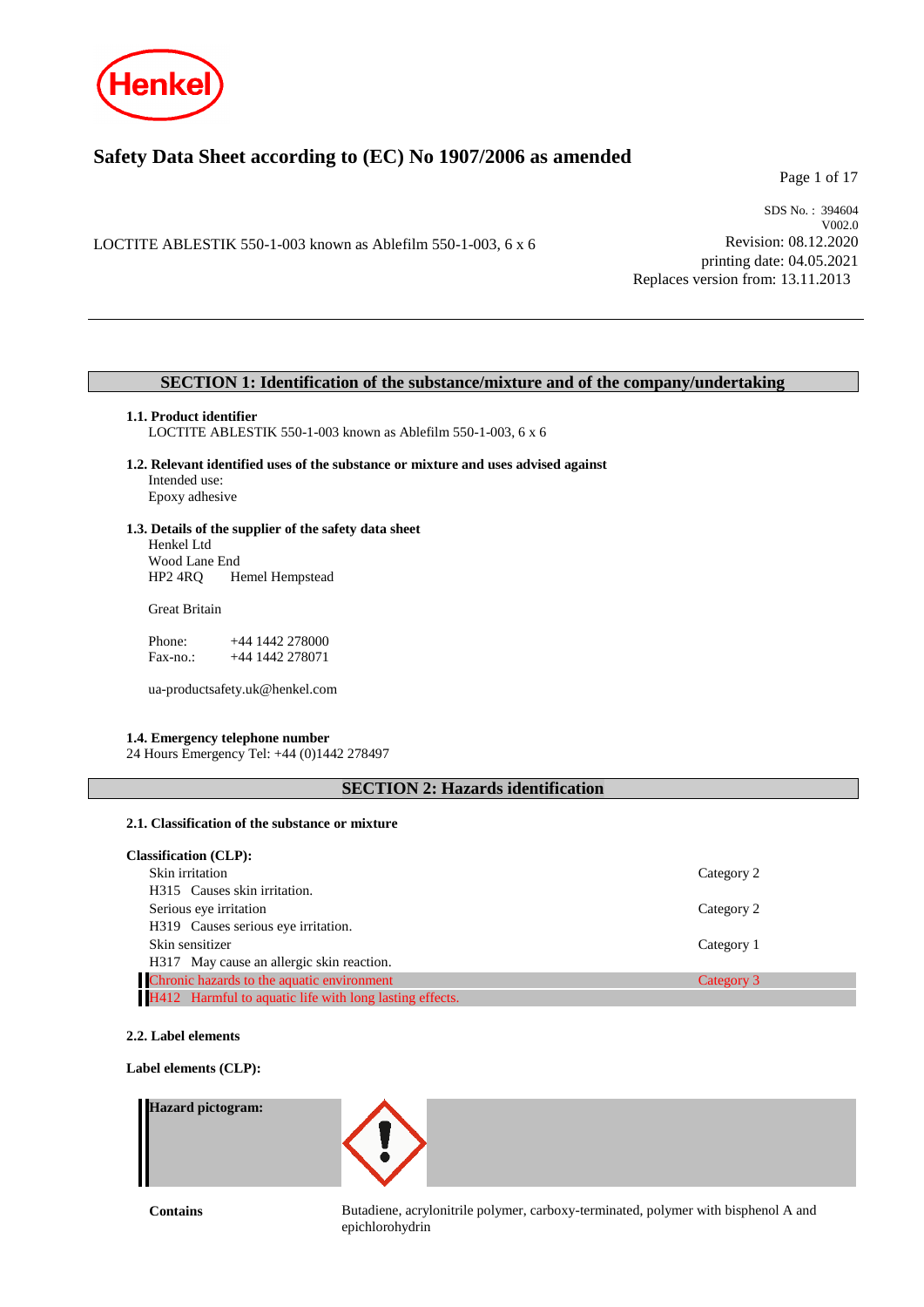reaction product: bisphenol-A-(epichlorhydrin); epoxy resin (number average molecular weight≤700) CP Bisphenol A Diglycidylether 1H-Imidazole, 2-ethyl-4-methyl-

| <b>Signal word:</b>             | <b>Warning</b>                                                             |
|---------------------------------|----------------------------------------------------------------------------|
|                                 |                                                                            |
| <b>Hazard statement:</b>        | H315 Causes skin irritation.                                               |
|                                 | H317 May cause an allergic skin reaction.                                  |
|                                 | H319 Causes serious eye irritation.                                        |
|                                 | H412 Harmful to aquatic life with long lasting effects.                    |
|                                 |                                                                            |
| <b>Precautionary statement:</b> | P273 Avoid release to the environment.                                     |
| <b>Prevention</b>               | P <sub>280</sub> Wear protective gloves.                                   |
|                                 |                                                                            |
| <b>Precautionary statement:</b> | P302+P352 IF ON SKIN: Wash with plenty of soap and water.                  |
| <b>Response</b>                 | P333+P313 If skin irritation or rash occurs: Get medical advice/attention. |
|                                 | P337+P313 If eye irritation persists: Get medical advice/attention.        |

# **2.3. Other hazards**

None if used properly.

Self classification: product testing according to Classification, Labelling and Packaging Regulation EC/1272/2008, Annex 1, Part 4.

Not fulfilling Persistent, Bioaccumulative and Toxic (PBT), very Persistent and very Bioaccumulative (vPvB) criteria.

**SECTION 3: Composition/information on ingredients**

**3.2. Mixtures**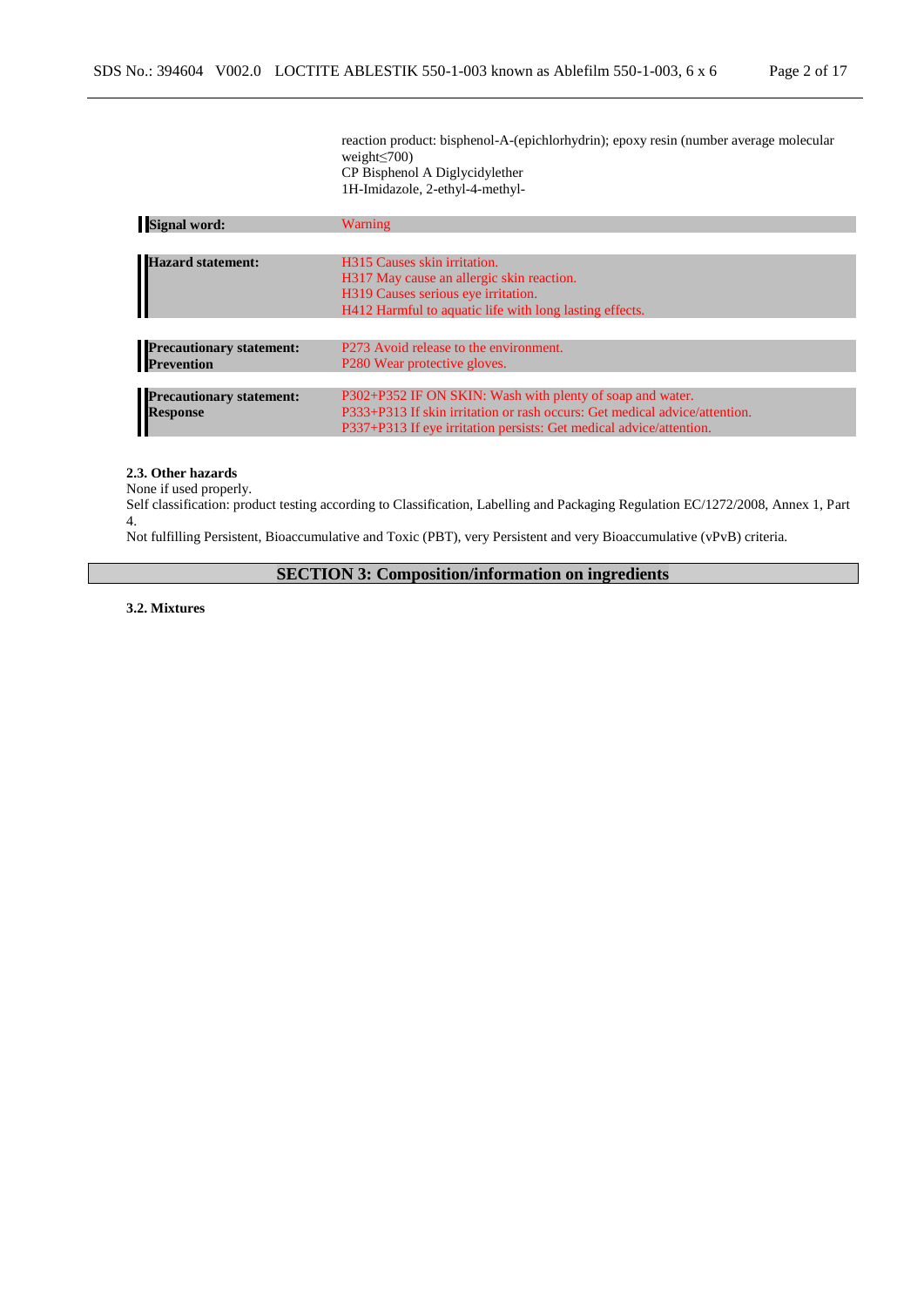| <b>Hazardous</b> components<br>CAS-No.                                                                                            | <b>EC Number</b><br><b>REACH-Reg No.</b> | content        | <b>Classification</b>                                                                                                                              |
|-----------------------------------------------------------------------------------------------------------------------------------|------------------------------------------|----------------|----------------------------------------------------------------------------------------------------------------------------------------------------|
| Butadiene, acrylonitrile polymer, carboxy-<br>terminated, polymer with bisphenol A and<br>epichlorohydrin<br>68610-41-3           |                                          | 25 50 %        | Skin Irrit. 2<br>H315<br>Eye Irrit. 2<br>H319<br>Skin Sens. 1<br>H317<br>Aquatic Chronic 2<br>H411                                                 |
| reaction product: bisphenol-A-<br>(epichlorhydrin); epoxy resin (number<br>average molecular weight <a>&gt;</a> O0)<br>25068-38-6 | 01-2119456619-26                         | $10 - 20%$     | Skin Irrit. 2<br>H315<br>Skin Sens. 1<br>H317<br>Eye Irrit. 2<br>H319<br>Aquatic Chronic 2<br>H411                                                 |
| CP Bisphenol A Diglycidylether<br>25036-25-3                                                                                      |                                          | $5 < 10\%$     | Eye Irrit. 2<br>H319<br>Skin Irrit. 2<br>H315<br>Skin Sens. 1<br>H317<br>Aquatic Chronic 2<br>H411                                                 |
| 1H-Imidazole, 2-ethyl-4-methyl-<br>$931 - 36 - 2$                                                                                 | 213-234-5<br>01-2119980935-21            | $0.1 < 1\%$    | Acute Tox. 4; Oral<br>H302<br>Eye Dam. 1<br>H318<br>Skin Irrit. 2<br>H315<br>Skin Sens. 1B<br>H317                                                 |
| $bis(\alpha, \alpha$ -dimethylbenzyl)<br>$80 - 43 - 3$                                                                            | 201-279-3<br>01-2119541688-27            | $0.1 < 0.3 \%$ | <b>Aquatic Chronic 2</b><br>H411<br>Org. Perox. F<br>H <sub>242</sub><br>Eye Irrit. 2<br>H319<br>Skin Irrit. 2<br>H315<br>Repr. 1B<br><b>H360D</b> |

# **Declaration of the ingredients according to CLP (EC) No 1272/2008:**

**For full text of the H - statements and other abbreviations see section 16 "Other information". Substances without classification may have community workplace exposure limits available.**

# **SECTION 4: First aid measures**

# **4.1. Description of first aid measures**

Inhalation:

Should not be a problem as product is of low volatility. However, if feeling unwell remove patient to fresh air.

Skin contact: Rinse with running water and soap. Obtain medical attention if irritation persists.

#### Eye contact:

Rinse immediately with plenty of running water (for 10 minutes), seek medical attention from a specialist.

Ingestion:

Rinse mouth, drink 1-2 glasses of water, do not induce vomiting, consult a doctor.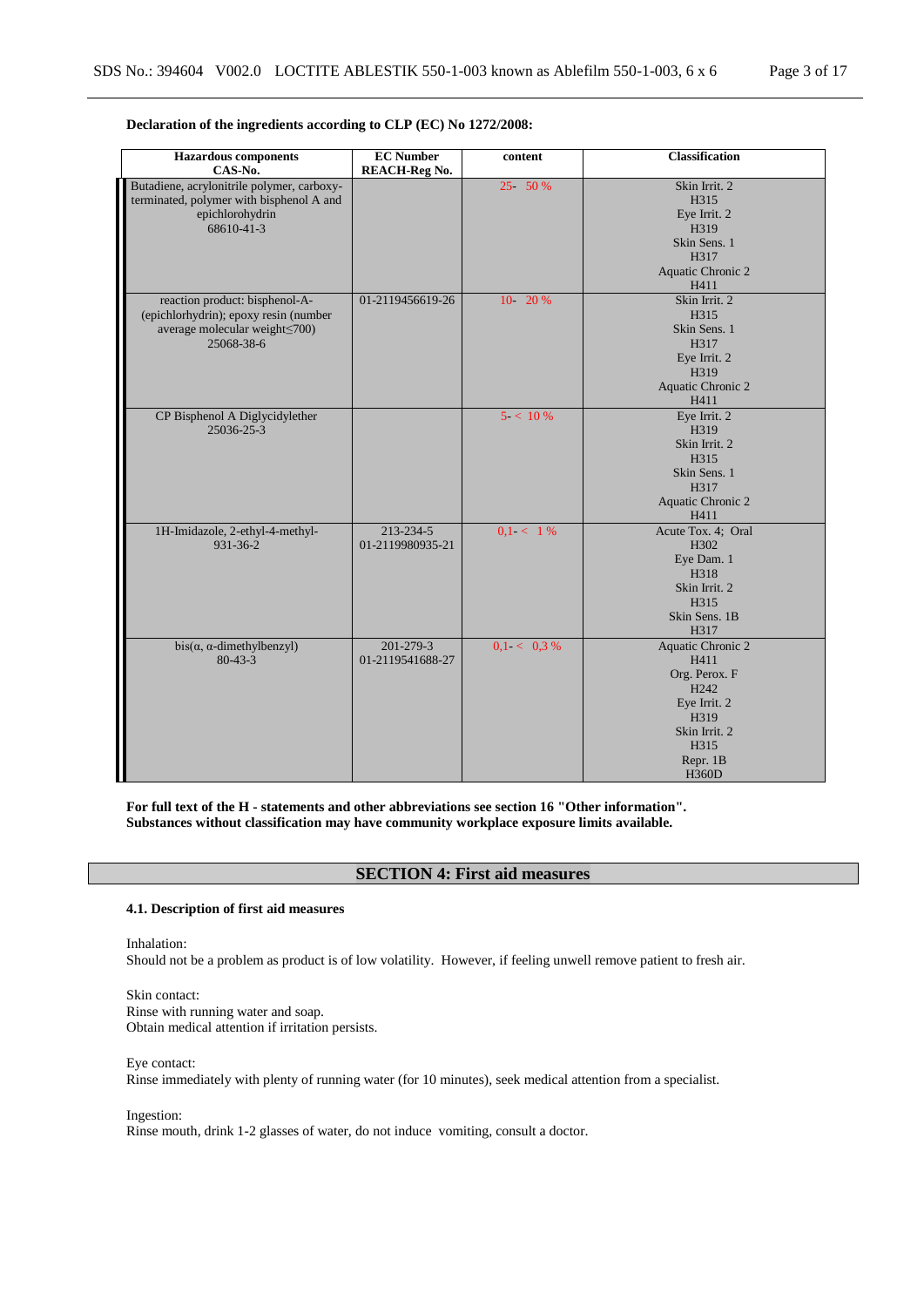**4.2. Most important symptoms and effects, both acute and delayed** EYE: Irritation, conjunctivitis.

SKIN: Redness, inflammation.

SKIN: Rash, Urticaria.

#### **4.3. Indication of any immediate medical attention and special treatment needed** See section: Description of first aid measures

# **SECTION 5: Firefighting measures**

### **5.1. Extinguishing media**

**Suitable extinguishing media:** water, carbon dioxide, foam, powder

### **Extinguishing media which must not be used for safety reasons:**

High pressure waterjet

### **5.2. Special hazards arising from the substance or mixture**

In the event of a fire, carbon monoxide (CO), carbon dioxide (CO2) and nitrogen oxides (NOx) can be released. In case of fire, keep containers cool with water spray.

### **5.3. Advice for firefighters**

Wear self-contained breathing apparatus and full protective clothing, such as turn-out gear.

#### **Additional information:**

In case of fire, keep containers cool with water spray.

### **SECTION 6: Accidental release measures**

#### **6.1. Personal precautions, protective equipment and emergency procedures**

Avoid contact with skin and eyes. Wear protective equipment. Ensure adequate ventilation. Remove sources of ignition.

#### **6.2. Environmental precautions**

Do not empty into drains / surface water / ground water.

#### **6.3. Methods and material for containment and cleaning up**

For small spills wipe up with paper towel and place in container for disposal. For large spills absorb onto inert absorbent material and place in sealed container for disposal. Dispose of contaminated material as waste according to Section 13.

#### **6.4. Reference to other sections**

See advice in section 8

### **SECTION 7: Handling and storage**

#### **7.1. Precautions for safe handling**

Avoid skin and eye contact. See advice in section 8

#### Hygiene measures:

Good industrial hygiene practices should be observed. Wash hands before work breaks and after finishing work. Do not eat, drink or smoke while working.

**7.2. Conditions for safe storage, including any incompatibilities** Ensure good ventilation/extraction. Keep container tightly sealed. Refer to Technical Data Sheet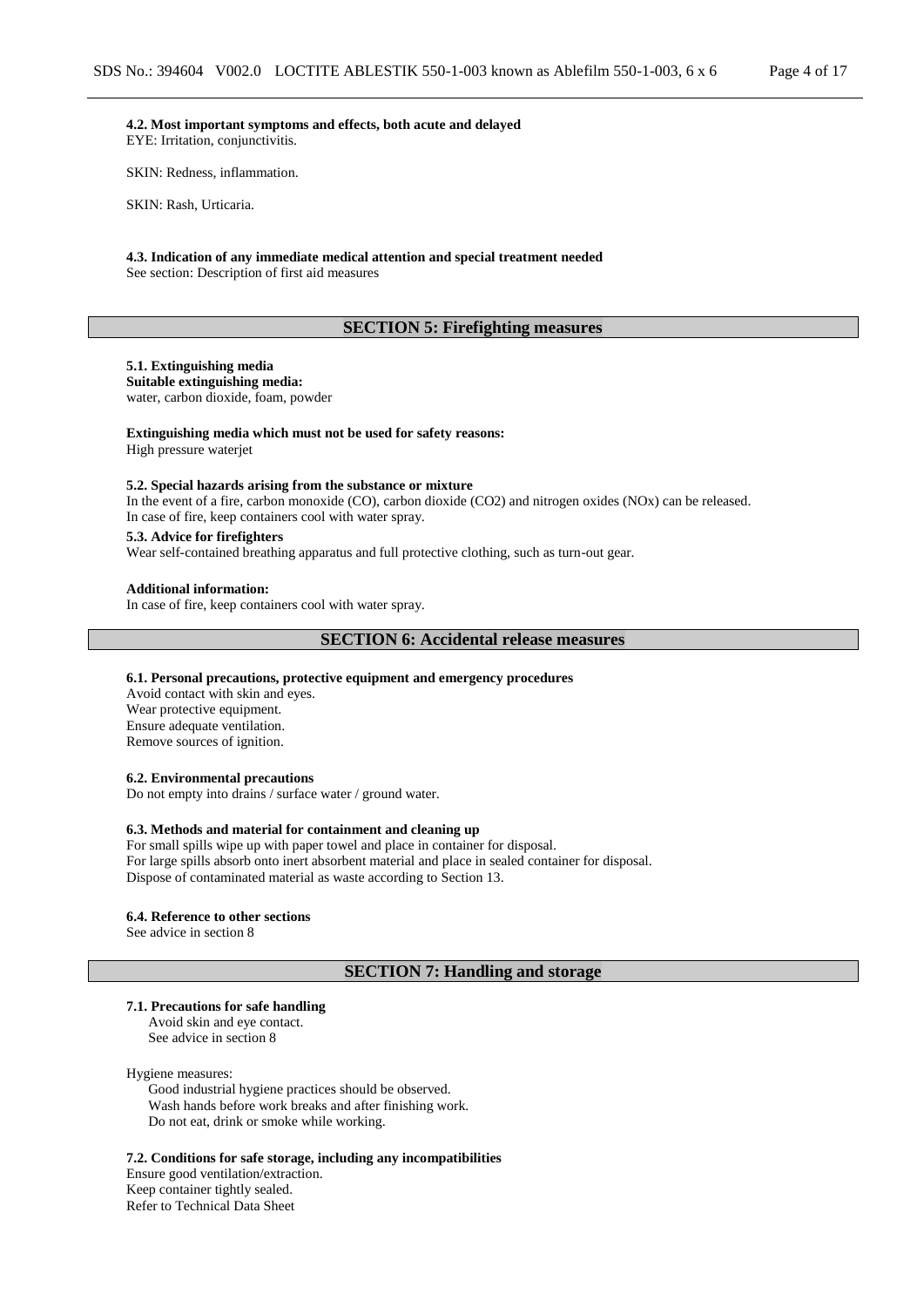# **7.3. Specific end use(s)**

Epoxy adhesive

# **SECTION 8: Exposure controls/personal protection**

# **8.1. Control parameters**

# **Occupational Exposure Limits**

Valid for

Great Britain

| <b>Ingredient [Regulated substance]</b> | ppm | mg/m <sup>3</sup> | <b>Value type</b>     | Short term exposure limit | <b>Regulatory list</b> |
|-----------------------------------------|-----|-------------------|-----------------------|---------------------------|------------------------|
|                                         |     |                   |                       | category / Remarks        |                        |
| Silicon dioxide                         |     |                   | Time Weighted Average |                           | EH40 WEL               |
| 112945-52-5                             |     |                   | (TWA):                |                           |                        |
| <b>SILICA, AMORPHOUS, INHALABLE</b>     |     |                   |                       |                           |                        |
| <b>DUST</b>                             |     |                   |                       |                           |                        |
| Silicon dioxide                         |     | 2,4               | Time Weighted Average |                           | EH40 WEL               |
| 112945-52-5                             |     |                   | (TWA):                |                           |                        |
| <b>SILICA, AMORPHOUS, RESPIRABLE</b>    |     |                   |                       |                           |                        |
| <b>DUST</b>                             |     |                   |                       |                           |                        |

# **Occupational Exposure Limits**

Valid for

Ireland

| <b>Ingredient [Regulated substance]</b>               | ppm | mg/m <sup>3</sup> | Value type                      | <b>Short term exposure limit</b><br>category / Remarks | <b>Regulatory list</b> |
|-------------------------------------------------------|-----|-------------------|---------------------------------|--------------------------------------------------------|------------------------|
| Silicon dioxide<br>112945-52-5<br>[SILICA, AMORPHOUS] |     |                   | Time Weighted Average<br>(TWA): |                                                        | IR OEL                 |
| Silicon dioxide<br>112945-52-5<br>[SILICA, AMORPHOUS] |     | 2.4               | Time Weighted Average<br>(TWA): |                                                        | IR OEL                 |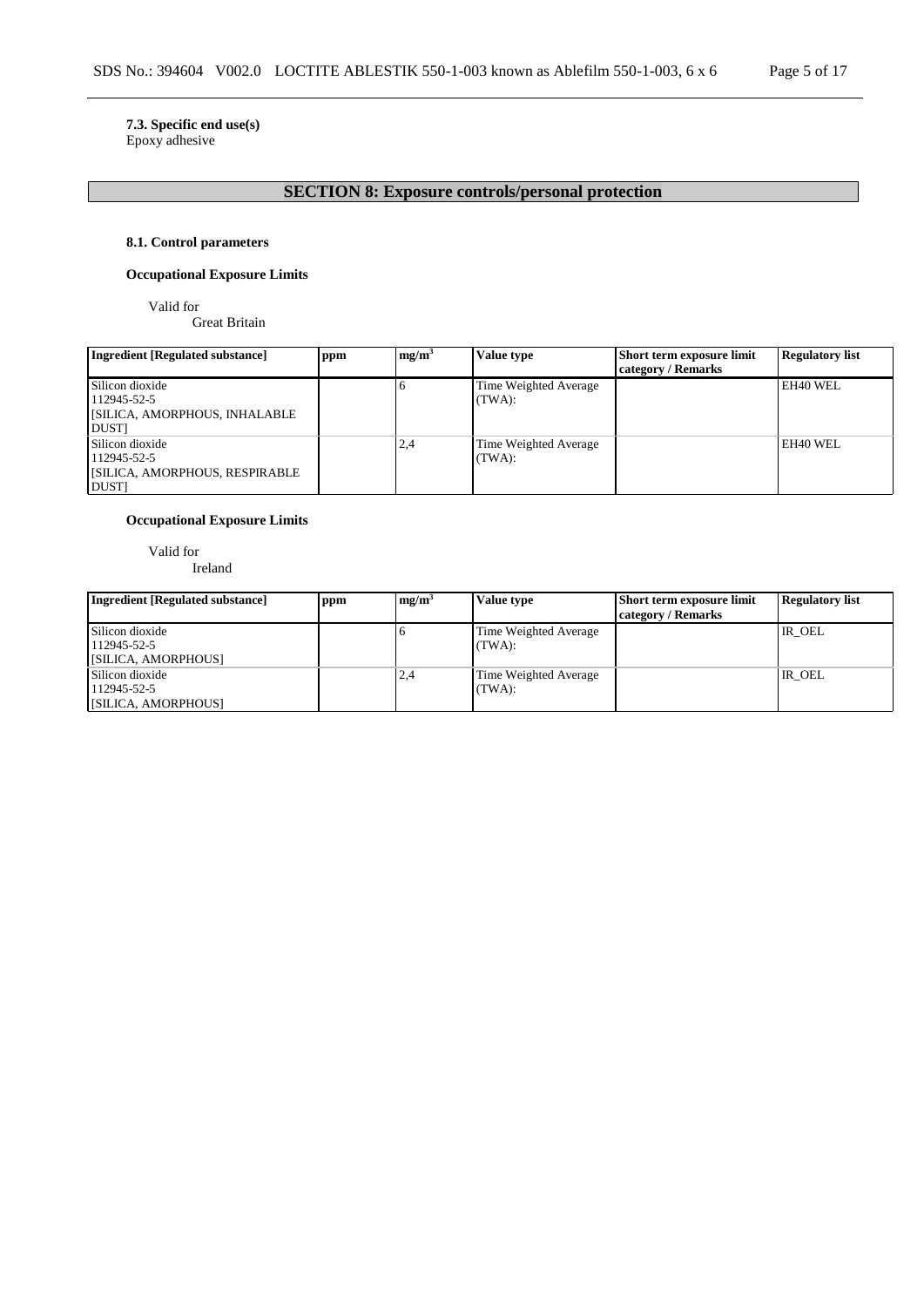# **Predicted No-Effect Concentration (PNEC):**

| Name on list                                                       | <b>Environmental Exposure</b><br>Compartment | period | <b>Value</b>      |     |                | <b>Remarks</b> |  |
|--------------------------------------------------------------------|----------------------------------------------|--------|-------------------|-----|----------------|----------------|--|
|                                                                    |                                              |        | mg/l              | ppm | mg/kg          | others         |  |
| reaction product: bisphenol-A-<br>(epichlorhydrin)<br>25068-38-6   | aqua<br>(freshwater)                         |        | $0,006$ mg/l      |     |                |                |  |
| reaction product: bisphenol-A-<br>(epichlorhydrin)<br>25068-38-6   | aqua (marine<br>water)                       |        | $0,001$ mg/l      |     |                |                |  |
| reaction product: bisphenol-A-<br>(epichlorhydrin)<br>25068-38-6   | sewage<br>treatment plant<br>(STP)           |        | $10 \text{ mg}/1$ |     |                |                |  |
| reaction product: bisphenol-A-<br>(epichlorhydrin)<br>25068-38-6   | sediment<br>(freshwater)                     |        |                   |     | 0,341<br>mg/kg |                |  |
| reaction product: bisphenol-A-<br>(epichlorhydrin)<br>25068-38-6   | sediment<br>(marine water)                   |        |                   |     | 0.034<br>mg/kg |                |  |
| reaction product: bisphenol-A-<br>(epichlorhydrin)<br>25068-38-6   | Soil                                         |        |                   |     | 0.065<br>mg/kg |                |  |
| reaction product: bisphenol-A-<br>(epichlorhydrin)<br>25068-38-6   | oral                                         |        |                   |     | 11 mg/kg       |                |  |
| reaction product: bisphenol-A-<br>(epichlorhydrin)<br>25068-38-6   | aqua<br><i>(intermittent)</i><br>releases)   |        | $0,018$ mg/l      |     |                |                |  |
| reaction product: bisphenol-A-<br>(epichlorhydrin)<br>25068-38-6   | marine water -<br>intermittent               |        | $0,002$ mg/l      |     |                |                |  |
| 2-Ethyl-4-methylimidazole<br>931-36-2                              | aqua<br>(freshwater)                         |        | 0,0681<br>mg/1    |     |                |                |  |
| 2-Ethyl-4-methylimidazole<br>931-36-2                              | aqua (marine<br>water)                       |        | 0.00681<br>mg/1   |     |                |                |  |
| 2-Ethyl-4-methylimidazole<br>931-36-2                              | aqua<br><i>(intermittent)</i><br>releases)   |        | $0,681$ mg/l      |     |                |                |  |
| 2-Ethyl-4-methylimidazole<br>931-36-2                              | sewage<br>treatment plant<br>(STP)           |        | $65$ mg/l         |     |                |                |  |
| 2-Ethyl-4-methylimidazole<br>931-36-2                              | sediment<br>(freshwater)                     |        |                   |     | 34,9 mg/kg     |                |  |
| 2-Ethyl-4-methylimidazole<br>931-36-2                              | sediment<br>(marine water)                   |        |                   |     | $3,49$ mg/kg   |                |  |
| 2-Ethyl-4-methylimidazole<br>931-36-2                              | Soil                                         |        |                   |     | $6,91$ mg/kg   |                |  |
| bis(.alpha.,.alpha.-Dimethylbenzyl) peroxide aqua<br>$80 - 43 - 3$ | (freshwater)                                 |        | 0,00234<br>mg/1   |     |                |                |  |
| bis(.alpha.,.alpha.-Dimethylbenzyl) peroxide<br>$80 - 43 - 3$      | sewage<br>treatment plant<br>(STP)           |        | $100$ mg/l        |     |                |                |  |
| bis(.alpha.,.alpha.-Dimethylbenzyl) peroxide<br>80-43-3            | sediment<br>(freshwater)                     |        |                   |     | $2,2$ mg/kg    |                |  |
| bis(.alpha.,.alpha.-Dimethylbenzyl) peroxide<br>$80 - 43 - 3$      | Soil                                         |        |                   |     | 0,447<br>mg/kg |                |  |
| bis(.alpha.,.alpha.-Dimethylbenzyl) peroxide<br>$80 - 43 - 3$      | aqua (marine<br>water)                       |        | 0,00023<br>mg/1   |     |                |                |  |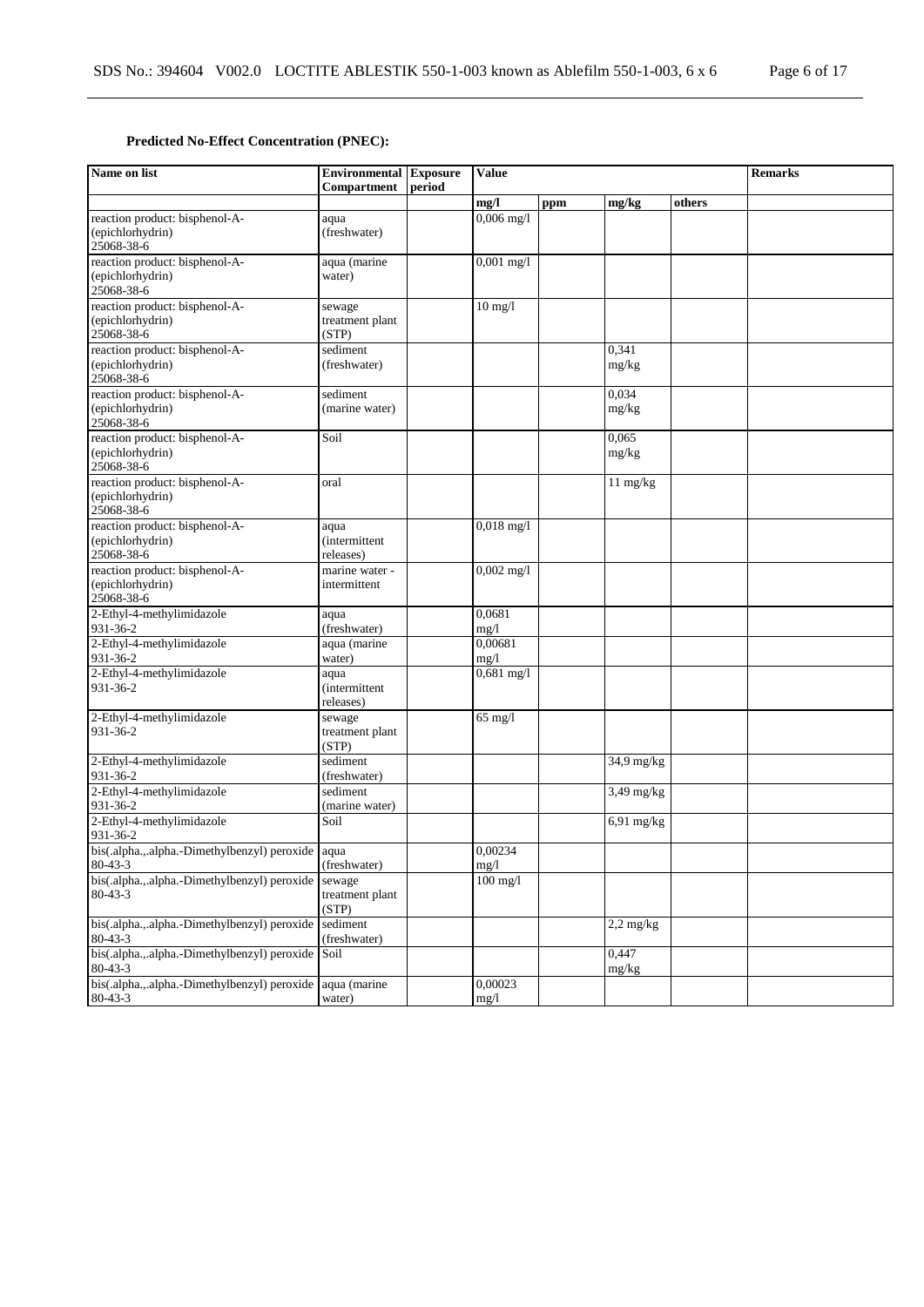# **Derived No-Effect Level (DNEL):**

| Name on list                                 | <b>Application</b><br>Area | Route of<br><b>Exposure</b> | <b>Health Effect</b>           | <b>Exposure</b><br><b>Time</b> | <b>Value</b>          | <b>Remarks</b> |
|----------------------------------------------|----------------------------|-----------------------------|--------------------------------|--------------------------------|-----------------------|----------------|
| reaction product: bisphenol-A-               | Workers                    | dermal                      | Acute/short term               |                                | $8,33$ mg/kg          |                |
| (epichlorhydrin)                             |                            |                             | exposure -                     |                                |                       |                |
| 25068-38-6                                   |                            |                             | systemic effects               |                                |                       |                |
| reaction product: bisphenol-A-               | Workers                    | Inhalation                  | Acute/short term               |                                | $12,25$ mg/m $3$      |                |
| (epichlorhydrin)                             |                            |                             | exposure -                     |                                |                       |                |
| 25068-38-6                                   |                            |                             | systemic effects               |                                |                       |                |
| reaction product: bisphenol-A-               | Workers                    | dermal                      | Long term                      |                                | $8,33$ mg/kg          |                |
| (epichlorhydrin)                             |                            |                             | exposure -                     |                                |                       |                |
| 25068-38-6                                   |                            |                             | systemic effects               |                                |                       |                |
| reaction product: bisphenol-A-               | Workers                    | Inhalation                  | Long term                      |                                | 12,25 mg/m3           |                |
| (epichlorhydrin)                             |                            |                             | exposure -                     |                                |                       |                |
| 25068-38-6                                   |                            |                             | systemic effects               |                                |                       |                |
| reaction product: bisphenol-A-               | General                    | dermal                      | Acute/short term               |                                | $3,571$ mg/kg         |                |
| (epichlorhydrin)<br>25068-38-6               | population                 |                             | exposure -                     |                                |                       |                |
| reaction product: bisphenol-A-               | General                    |                             | systemic effects               |                                | $3,571 \text{ mg/kg}$ |                |
| (epichlorhydrin)                             | population                 | dermal                      | Long term<br>exposure -        |                                |                       |                |
| 25068-38-6                                   |                            |                             | systemic effects               |                                |                       |                |
| reaction product: bisphenol-A-               | General                    | oral                        | Acute/short term               |                                | $0,75$ mg/kg          |                |
| (epichlorhydrin)                             | population                 |                             | exposure -                     |                                |                       |                |
| 25068-38-6                                   |                            |                             | systemic effects               |                                |                       |                |
| reaction product: bisphenol-A-               | General                    | oral                        | Long term                      |                                | $0,75$ mg/kg          |                |
| (epichlorhydrin)                             | population                 |                             | exposure -                     |                                |                       |                |
| 25068-38-6                                   |                            |                             | systemic effects               |                                |                       |                |
| reaction product: bisphenol-A-               | General                    | inhalation                  | Acute/short term               |                                | $0,75$ mg/m $3$       |                |
| (epichlorhydrin)                             | population                 |                             | exposure -                     |                                |                       |                |
| 25068-38-6                                   |                            |                             | systemic effects               |                                |                       |                |
| reaction product: bisphenol-A-               | General                    | inhalation                  | Long term                      |                                | $0,75$ mg/m $3$       |                |
| (epichlorhydrin)                             | population                 |                             | exposure -                     |                                |                       |                |
| 25068-38-6                                   |                            |                             | systemic effects               |                                |                       |                |
| 2-Ethyl-4-methylimidazole<br>931-36-2        | Workers                    | inhalation                  | Long term<br>exposure -        |                                | $2,8$ mg/m $3$        |                |
|                                              |                            |                             | systemic effects               |                                |                       |                |
| 2-Ethyl-4-methylimidazole                    | Workers                    | dermal                      | Long term                      |                                | 0,289 mg/cm2          |                |
| 931-36-2                                     |                            |                             | exposure - local               |                                |                       |                |
|                                              |                            |                             | effects                        |                                |                       |                |
| 2-Ethyl-4-methylimidazole                    | Workers                    | dermal                      | Long term                      |                                | $1,6$ mg/kg           |                |
| 931-36-2                                     |                            |                             | exposure -                     |                                |                       |                |
|                                              |                            |                             | systemic effects               |                                |                       |                |
| 2-Ethyl-4-methylimidazole                    | General                    | inhalation                  | Long term                      |                                | $0.7$ mg/m $3$        |                |
| 931-36-2                                     | population                 |                             | exposure -                     |                                |                       |                |
|                                              |                            |                             | systemic effects               |                                |                       |                |
| 2-Ethyl-4-methylimidazole<br>931-36-2        | General                    | dermal                      | Long term<br>exposure -        |                                | $0.8$ mg/kg           |                |
|                                              | population                 |                             | systemic effects               |                                |                       |                |
| 2-Ethyl-4-methylimidazole                    | General                    | dermal                      | Long term                      |                                | 0,289 mg/cm2          |                |
| 931-36-2                                     | population                 |                             | exposure - local               |                                |                       |                |
|                                              |                            |                             | effects                        |                                |                       |                |
| 2-Ethyl-4-methylimidazole                    | General                    | oral                        | Long term                      |                                | $0,4$ mg/kg           |                |
| 931-36-2                                     | population                 |                             | exposure -                     |                                |                       |                |
|                                              |                            |                             | systemic effects               |                                |                       |                |
| bis(.alpha.,.alpha.-Dimethylbenzyl) peroxide | Workers                    | Inhalation                  | Long term                      |                                | $1,4$ mg/m $3$        |                |
| $80 - 43 - 3$                                |                            |                             | exposure -                     |                                |                       |                |
|                                              |                            |                             | systemic effects               |                                |                       |                |
| bis(.alpha.,.alpha.-Dimethylbenzyl) peroxide | Workers                    | dermal                      | Long term                      |                                | $2 \text{ mg/kg}$     |                |
| $80 - 43 - 3$                                |                            |                             | exposure -<br>systemic effects |                                |                       |                |
| bis(.alpha.,.alpha.-Dimethylbenzyl) peroxide | General                    | Inhalation                  | Long term                      |                                | $0,42 \text{ mg/m}$   |                |
| $80 - 43 - 3$                                | population                 |                             | exposure -                     |                                |                       |                |
|                                              |                            |                             | systemic effects               |                                |                       |                |
| bis(.alpha.,.alpha.-Dimethylbenzyl) peroxide | General                    | dermal                      | Long term                      |                                | $1 \text{ mg/kg}$     |                |
| $80 - 43 - 3$                                | population                 |                             | exposure -                     |                                |                       |                |
|                                              |                            |                             | systemic effects               |                                |                       |                |
| bis(.alpha.,.alpha.-Dimethylbenzyl) peroxide | General                    | oral                        | Long term                      |                                | $0,1$ mg/kg           |                |
| $80 - 43 - 3$                                | population                 |                             | exposure -                     |                                |                       |                |
|                                              |                            |                             | systemic effects               |                                |                       |                |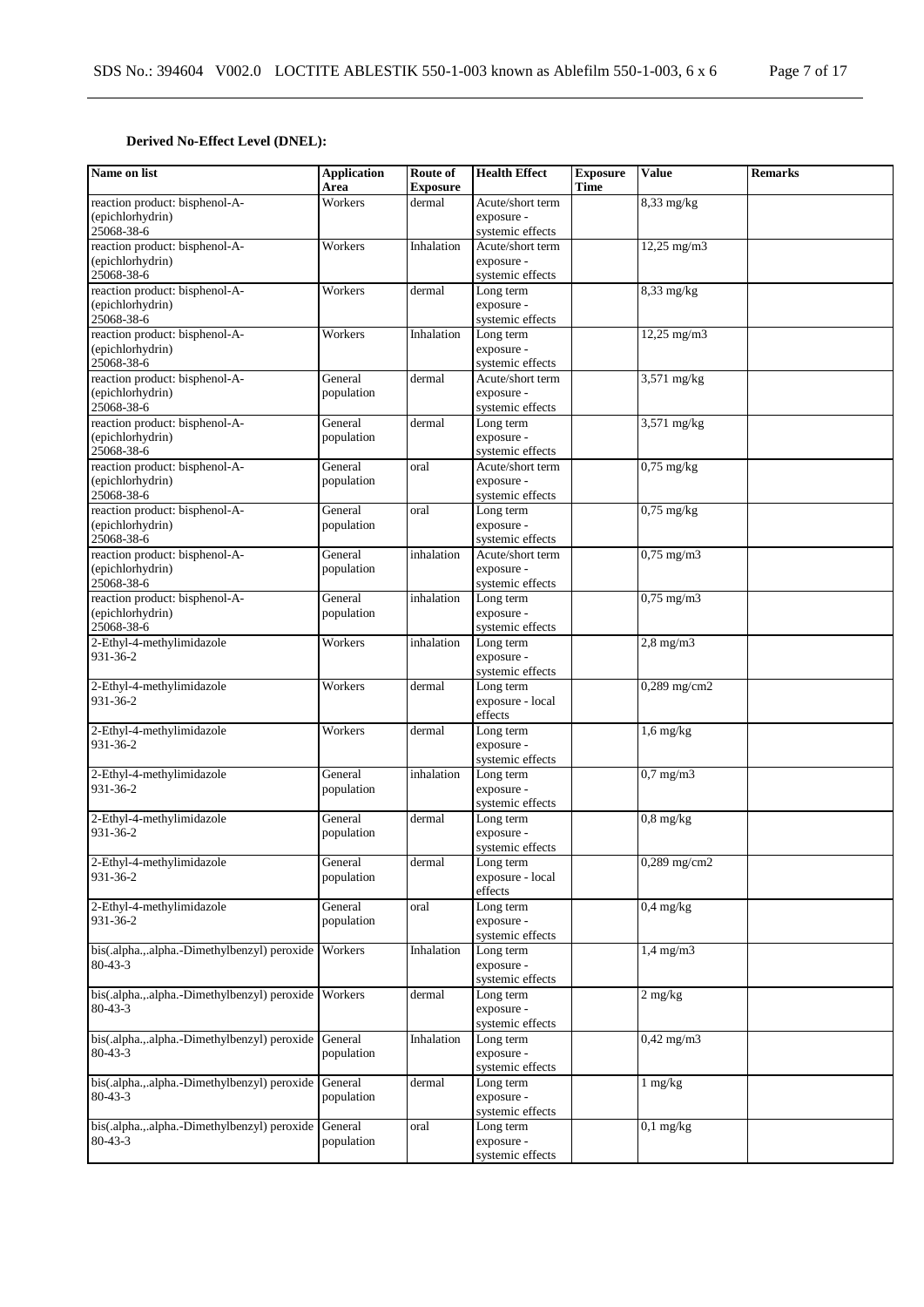# **Biological Exposure Indices:**

None

#### **8.2. Exposure controls:**

Engineering controls: Ensure good ventilation/extraction.

Respiratory protection: Ensure adequate ventilation. An approved mask or respirator fitted with an organic vapour cartridge should be worn if the product is used in a poorly ventilated area Filter type: A (EN 14387)

Hand protection:

Chemical-resistant protective gloves (EN 374).

Suitable materials for short-term contact or splashes (recommended: at least protection index 2, corresponding to > 30 minutes permeation time as per EN 374):

nitrile rubber (NBR;  $>= 0.4$  mm thickness)

Suitable materials for longer, direct contact (recommended: protection index 6, corresponding to > 480 minutes permeation time as per EN 374):

nitrile rubber (NBR; >= 0.4 mm thickness)

This information is based on literature references and on information provided by glove manufacturers, or is derived by analogy with similar substances. Please note that in practice the working life of chemical-resistant protective gloves may be considerably shorter than the permeation time determined in accordance with EN 374 as a result of the many influencing factors (e.g. temperature). If signs of wear and tear are noticed then the gloves should be replaced.

#### Eye protection:

Safety glasses with sideshields or chemical safety goggles should be worn if there is a risk of splashing. Protective eye equipment should conform to EN166.

Skin protection: Wear suitable protective clothing. Protective clothing should conform to EN 14605 for liquid splashes or to EN 13982 for dusts.

Advices to personal protection equipment:

The information provided on personal protective equipment is for guidance purposes only. A full risk assessment should be conducted prior to using this product to determine the appropriate personal protective equipment to suit local conditions. Personal protective equipment should conform to the relevant EN standard.

### **SECTION 9: Physical and chemical properties**

#### **9.1. Information on basic physical and chemical properties**

| Appearance                 | film                                   |
|----------------------------|----------------------------------------|
|                            | solid                                  |
|                            | translucent                            |
| Odor                       | Slight                                 |
| Odour threshold            | No data available / Not applicable     |
| pН                         | No data available / Not applicable     |
| Melting point              | No data available / Not applicable     |
| Solidification temperature | No data available / Not applicable     |
| Initial boiling point      | No data available / Not applicable     |
| Flash point                | > 100 °C (> 212 °F)Product is a solid. |
| Evaporation rate           | No data available / Not applicable     |
| Flammability               | No data available / Not applicable     |
| Explosive limits           | No data available / Not applicable     |
| Vapour pressure            | No data available / Not applicable     |
| Relative vapour density:   | No data available / Not applicable     |
| Density                    | No data available / Not applicable     |
| Bulk density               | No data available / Not applicable     |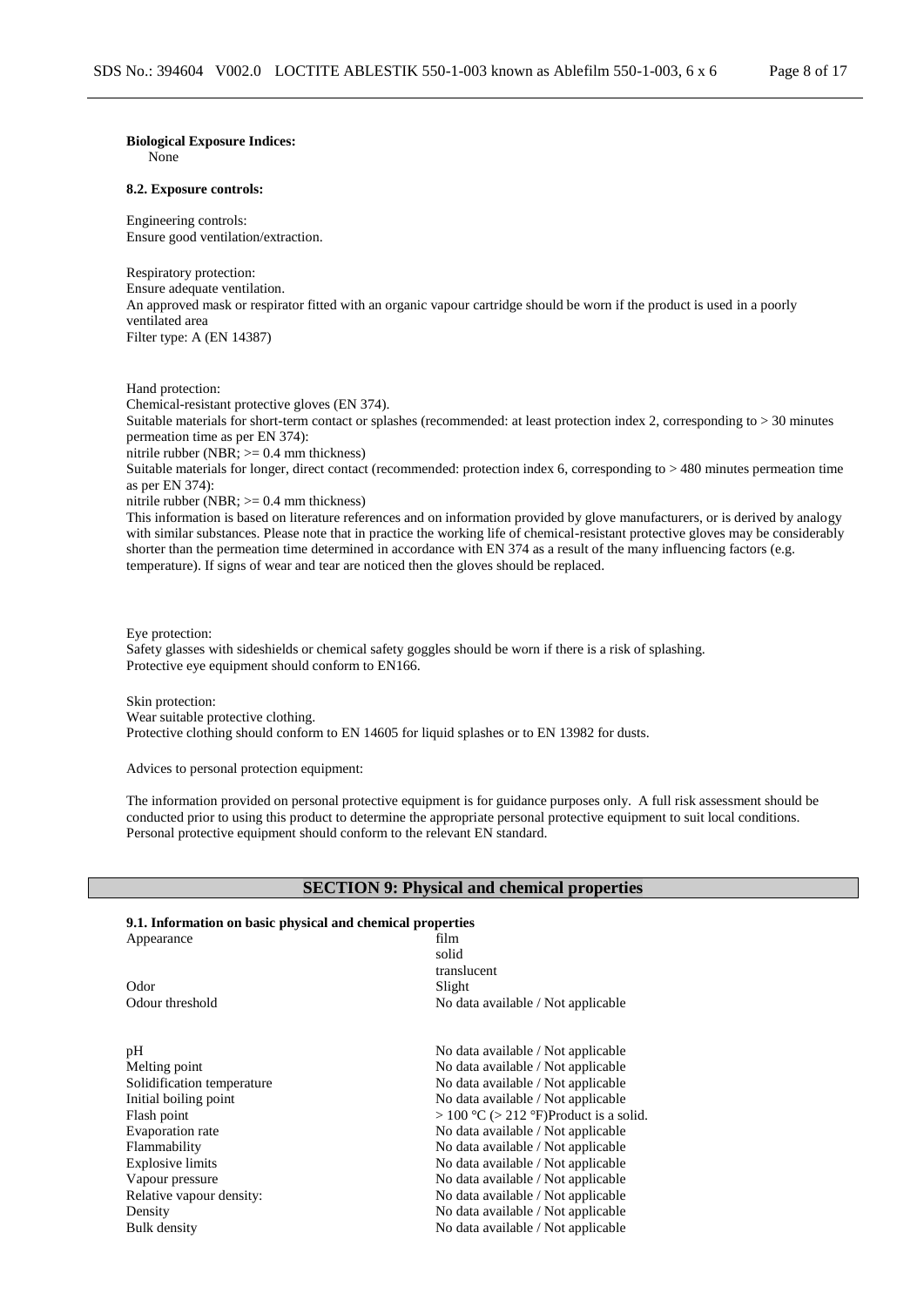| Solubility                             | No data available / Not applicable |
|----------------------------------------|------------------------------------|
| Solubility (qualitative)               | Insoluble                          |
| (Solvent: Water)                       |                                    |
| Partition coefficient: n-octanol/water | No data available / Not applicable |
| Auto-ignition temperature              | No data available / Not applicable |
| Decomposition temperature              | No data available / Not applicable |
| <b>Viscosity</b>                       | No data available / Not applicable |
| Viscosity (kinematic)                  | No data available / Not applicable |
| Explosive properties                   | No data available / Not applicable |
| Oxidising properties                   | No data available / Not applicable |
|                                        |                                    |

### **9.2. Other information**

No data available / Not applicable

# **SECTION 10: Stability and reactivity**

# **10.1. Reactivity**

Reacts with alcohols and amines. Reacts with oxidants, acids and lyes

#### **10.2. Chemical stability**

Stable under recommended storage conditions.

### **10.3. Possibility of hazardous reactions**

See section reactivity

#### **10.4. Conditions to avoid**

No decomposition if stored and applied as directed.

# **10.5. Incompatible materials**

See section reactivity.

### **10.6. Hazardous decomposition products**

Hydrocarbons carbon oxides. nitrogen oxides Rapid polymerisation may generate excessive heat and pressure.

# **SECTION 11: Toxicological information**

#### **11.1. Information on toxicological effects**

#### **Acute oral toxicity:**

The mixture is classified based on calculation method referring to the classified substances present in the mixture.

| <b>Hazardous substances</b><br>CAS-No. | Value<br>type | Value               | <b>Species</b> | <b>Method</b>                            |
|----------------------------------------|---------------|---------------------|----------------|------------------------------------------|
| Butadiene, acrylonitrile               | LD50          | $>$ 2.000 mg/kg     | rat            | not specified                            |
| polymer, carboxy-                      |               |                     |                |                                          |
| terminated, polymer with               |               |                     |                |                                          |
| bisphenol A and                        |               |                     |                |                                          |
| epichlorohydrin                        |               |                     |                |                                          |
| 68610-41-3                             |               |                     |                |                                          |
| reaction product:                      | LD50          | $>$ 2.000 mg/kg     | rat            | OECD Guideline 420 (Acute Oral Toxicity) |
| bisphenol-A-                           |               |                     |                |                                          |
| (epichlorhydrin); epoxy                |               |                     |                |                                          |
| resin (number average                  |               |                     |                |                                          |
| molecular weight $\leq$ 700)           |               |                     |                |                                          |
| 25068-38-6                             |               |                     |                |                                          |
| CP Bisphenol A                         | LD50          | $>$ 2.000 mg/kg     | rat            | not specified                            |
| Diglycidylether                        |               |                     |                |                                          |
| 25036-25-3                             |               |                     |                |                                          |
| 1H-Imidazole, 2-ethyl-4-               | LD50          | $622 \text{ mg/kg}$ | rat            | not specified                            |
| methyl-                                |               |                     |                |                                          |
| 931-36-2                               |               |                     |                |                                          |
| $bis(\alpha, \alpha$ -dimethylbenzyl)  | LD50          | $4.000$ mg/kg       | rat            | not specified                            |
| $80 - 43 - 3$                          |               |                     |                |                                          |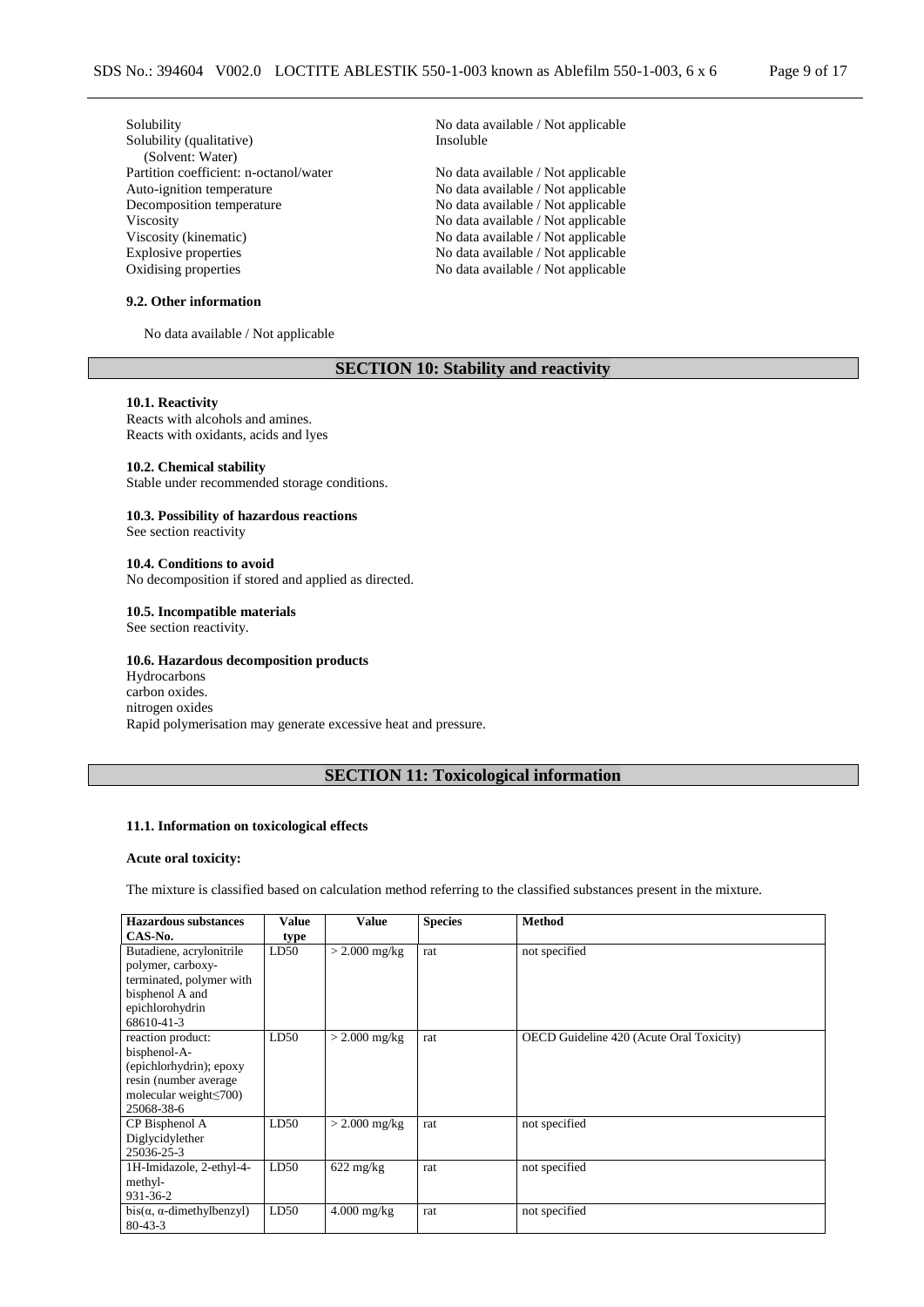# **Acute dermal toxicity:**

The mixture is classified based on calculation method referring to the classified substances present in the mixture.

| Hazardous substances                  | Value | Value           | <b>Species</b> | <b>Method</b>                                     |
|---------------------------------------|-------|-----------------|----------------|---------------------------------------------------|
| CAS-No.                               | type  |                 |                |                                                   |
| Butadiene, acrylonitrile              | LD50  | $>$ 2.000 mg/kg | rabbit         | not specified                                     |
| polymer, carboxy-                     |       |                 |                |                                                   |
| terminated, polymer with              |       |                 |                |                                                   |
| bisphenol A and                       |       |                 |                |                                                   |
| epichlorohydrin                       |       |                 |                |                                                   |
| 68610-41-3                            |       |                 |                |                                                   |
| reaction product:                     | LD50  | $> 2.000$ mg/kg | rat            | <b>OECD</b> Guideline 402 (Acute Dermal Toxicity) |
| bisphenol-A-                          |       |                 |                |                                                   |
| (epichlorhydrin); epoxy               |       |                 |                |                                                   |
| resin (number average)                |       |                 |                |                                                   |
| molecular weight $\leq 700$ )         |       |                 |                |                                                   |
| 25068-38-6                            |       |                 |                |                                                   |
| CP Bisphenol A                        | LD50  | $>$ 2.000 mg/kg | rabbit         | not specified                                     |
| Diglycidylether                       |       |                 |                |                                                   |
| 25036-25-3                            |       |                 |                |                                                   |
| $bis(\alpha, \alpha$ -dimethylbenzyl) | LD50  | $>$ 2.000 mg/kg | rat            | <b>OECD</b> Guideline 402 (Acute Dermal Toxicity) |
| $80 - 43 - 3$                         |       |                 |                |                                                   |

# **Acute inhalative toxicity:**

No data available.

#### **Skin corrosion/irritation:**

The mixture is classified based on calculation method referring to the classified substances present in the mixture.

| <b>Hazardous substances</b><br>CAS-No.                                                                                                | Result                   | <b>Exposure</b><br>time | <b>Species</b> | <b>Method</b>                                            |
|---------------------------------------------------------------------------------------------------------------------------------------|--------------------------|-------------------------|----------------|----------------------------------------------------------|
| reaction product:<br>bisphenol-A-<br>(epichlorhydrin); epoxy<br>resin (number average)<br>molecular weight $\leq 700$ )<br>25068-38-6 | moderately<br>irritating | 24h                     | rabbit         | <b>Draize Test</b>                                       |
| 1H-Imidazole, 2-ethyl-4-<br>methyl-<br>931-36-2                                                                                       | not irritating           |                         | rabbit         | OECD Guideline 404 (Acute Dermal Irritation / Corrosion) |
| $bis(\alpha, \alpha$ -dimethylbenzyl)<br>$80 - 43 - 3$                                                                                | not irritating           | 4 <sub>h</sub>          | rabbit         | OECD Guideline 404 (Acute Dermal Irritation / Corrosion) |

# **Serious eye damage/irritation:**

The mixture is classified based on calculation method referring to the classified substances present in the mixture.

| <b>Hazardous</b> substances           | <b>Result</b>  | <b>Exposure</b> | <b>Species</b> | <b>Method</b>                                                |
|---------------------------------------|----------------|-----------------|----------------|--------------------------------------------------------------|
| CAS-No.                               |                | time            |                |                                                              |
| reaction product:                     | not irritating |                 | rabbit         | <b>OECD</b> Guideline 405 (Acute Eye Irritation / Corrosion) |
| bisphenol-A-                          |                |                 |                |                                                              |
| (epichlorhydrin); epoxy               |                |                 |                |                                                              |
| resin (number average)                |                |                 |                |                                                              |
| molecular weight $\leq 700$ )         |                |                 |                |                                                              |
| 25068-38-6                            |                |                 |                |                                                              |
| 1H-Imidazole, 2-ethyl-4-              | highly         |                 | rabbit         | OECD Guideline 405 (Acute Eye Irritation / Corrosion)        |
| methyl-                               | irritating     |                 |                |                                                              |
| 931-36-2                              |                |                 |                |                                                              |
| $bis(\alpha, \alpha$ -dimethylbenzyl) | not irritating |                 | rabbit         | OECD Guideline 405 (Acute Eye Irritation / Corrosion)        |
| $80 - 43 - 3$                         |                |                 |                |                                                              |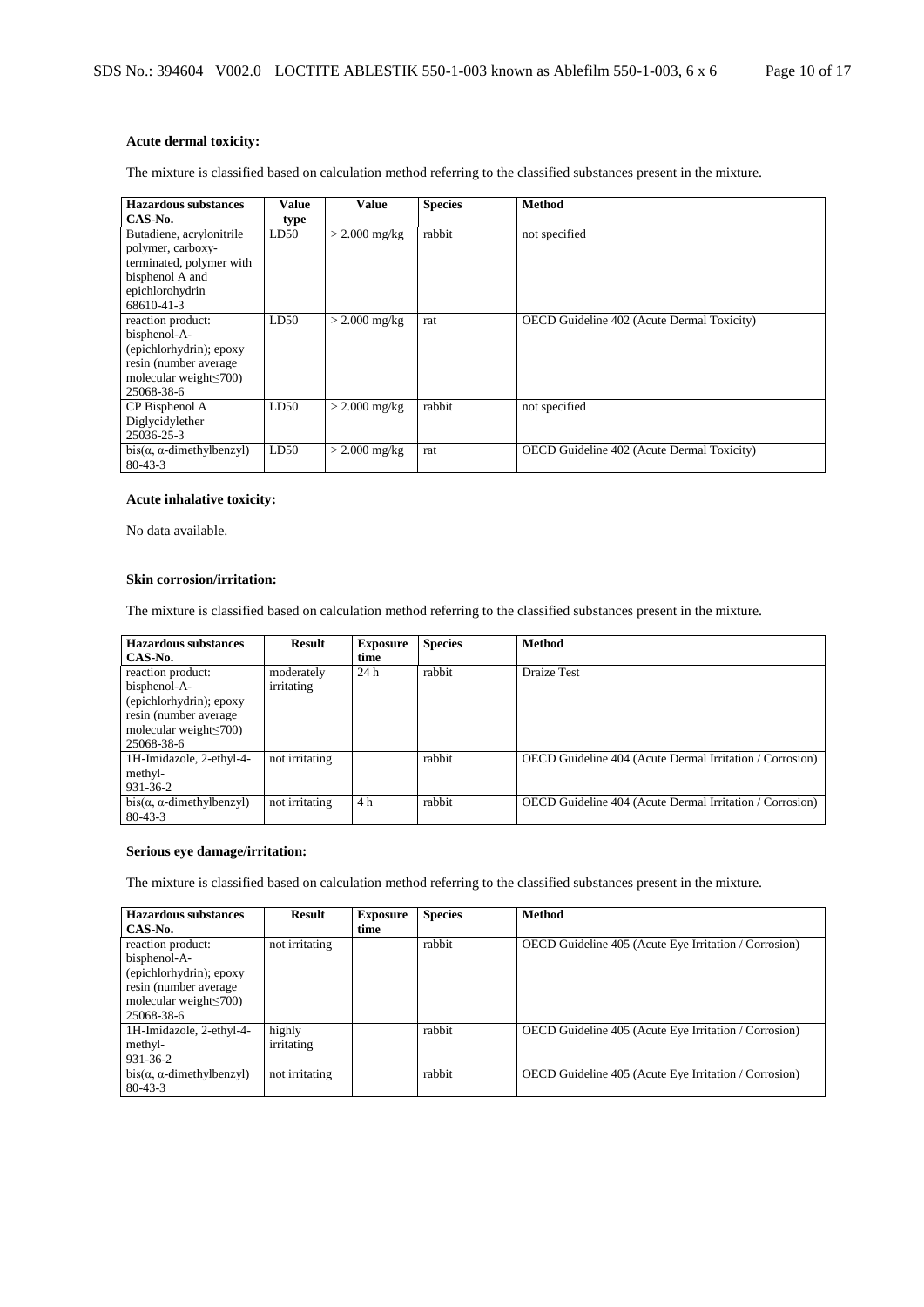The mixture is classified based on threshold limits referring to the classified substances present in the mixture.

| <b>Hazardous substances</b>           | <b>Result</b>   | <b>Test type</b>      | <b>Species</b> | <b>Method</b>                           |
|---------------------------------------|-----------------|-----------------------|----------------|-----------------------------------------|
| CAS-No.                               |                 |                       |                |                                         |
| reaction product:                     | sensitising     | Mouse local lymphnode | mouse          | OECD Guideline 429 (Skin Sensitisation: |
| bisphenol-A-                          |                 | assay (LLNA)          |                | Local Lymph Node Assay)                 |
| (epichlorhydrin); epoxy               |                 |                       |                |                                         |
| resin (number average)                |                 |                       |                |                                         |
| molecular weight $\leq 700$ )         |                 |                       |                |                                         |
| 25068-38-6                            |                 |                       |                |                                         |
| $bis(\alpha, \alpha$ -dimethylbenzyl) | not sensitising | Mouse local lymphnode | mouse          | OECD Guideline 429 (Skin Sensitisation: |
| $80 - 43 - 3$                         |                 | assay (LLNA)          |                | Local Lymph Node Assay)                 |

# **Germ cell mutagenicity:**

The mixture is classified based on threshold limits referring to the classified substances present in the mixture.

| Hazardous substances<br>CAS-No.                                                                                                      | <b>Result</b> | Type of study /<br>Route of<br>administration           | <b>Metabolic</b><br>activation /<br><b>Exposure time</b> | <b>Species</b> | <b>Method</b>                                                                                   |
|--------------------------------------------------------------------------------------------------------------------------------------|---------------|---------------------------------------------------------|----------------------------------------------------------|----------------|-------------------------------------------------------------------------------------------------|
| reaction product:<br>bisphenol-A-<br>(epichlorhydrin); epoxy<br>resin (number average<br>molecular weight $\leq 700$ )<br>25068-38-6 | negative      | bacterial reverse<br>mutation assay (e.g.<br>Ames test) | with and without                                         |                | OECD Guideline 472 (Genetic<br>Toxicology: Escherichia coli,<br><b>Reverse Mutation Assay</b> ) |
| $bis(\alpha, \alpha$ -dimethylbenzyl)<br>$80 - 43 - 3$                                                                               | negative      | bacterial reverse<br>mutation assay (e.g.<br>Ames test) | with and without                                         |                | <b>OECD</b> Guideline 471<br>(Bacterial Reverse Mutation<br>Assay)                              |
| $bis(\alpha, \alpha$ -dimethylbenzyl)<br>$80 - 43 - 3$                                                                               | negative      | in vitro mammalian<br>chromosome<br>aberration test     | with and without                                         |                | OECD Guideline 473 (In vitro<br>Mammalian Chromosome<br><b>Aberration Test</b> )                |
| $bis(\alpha, \alpha$ -dimethylbenzyl)<br>$80 - 43 - 3$                                                                               | negative      | mammalian cell<br>gene mutation assay                   | with and without                                         |                | OECD Guideline 476 (In vitro<br>Mammalian Cell Gene<br><b>Mutation Test</b> )                   |
| reaction product:<br>bisphenol-A-<br>(epichlorhydrin); epoxy<br>resin (number average<br>molecular weight $\leq$ 700)<br>25068-38-6  | negative      | oral: gavage                                            |                                                          | mouse          | not specified                                                                                   |

### **Carcinogenicity**

The mixture is classified based on threshold limits referring to the classified substances present in the mixture.

| <b>Hazardous</b> components<br>$CAS-N0$ .                                                                                             | <b>Result</b>    | Route of<br>application | <b>Exposure</b><br>time /<br><b>Frequency</b><br>of treatment | <b>Species</b> | <b>Sex</b>  | <b>Method</b>                                                                       |
|---------------------------------------------------------------------------------------------------------------------------------------|------------------|-------------------------|---------------------------------------------------------------|----------------|-------------|-------------------------------------------------------------------------------------|
| reaction product:<br>bisphenol-A-<br>(epichlorhydrin); epoxy<br>resin (number average)<br>molecular weight $\leq 700$ )<br>25068-38-6 | not carcinogenic | dermal                  | 2y<br>daily                                                   | mouse          | male        | OECD Guideline 453<br>(Combined Chronic<br>Toxicity/<br>Carcinogenicity<br>Studies) |
| reaction product:<br>bisphenol-A-<br>(epichlorhydrin); epoxy<br>resin (number average)<br>molecular weight $\leq 700$ )<br>25068-38-6 | not carcinogenic | oral: gavage            | 2y<br>daily                                                   | rat            | male/female | OECD Guideline 453<br>(Combined Chronic<br>Toxicity/<br>Carcinogenicity<br>Studies) |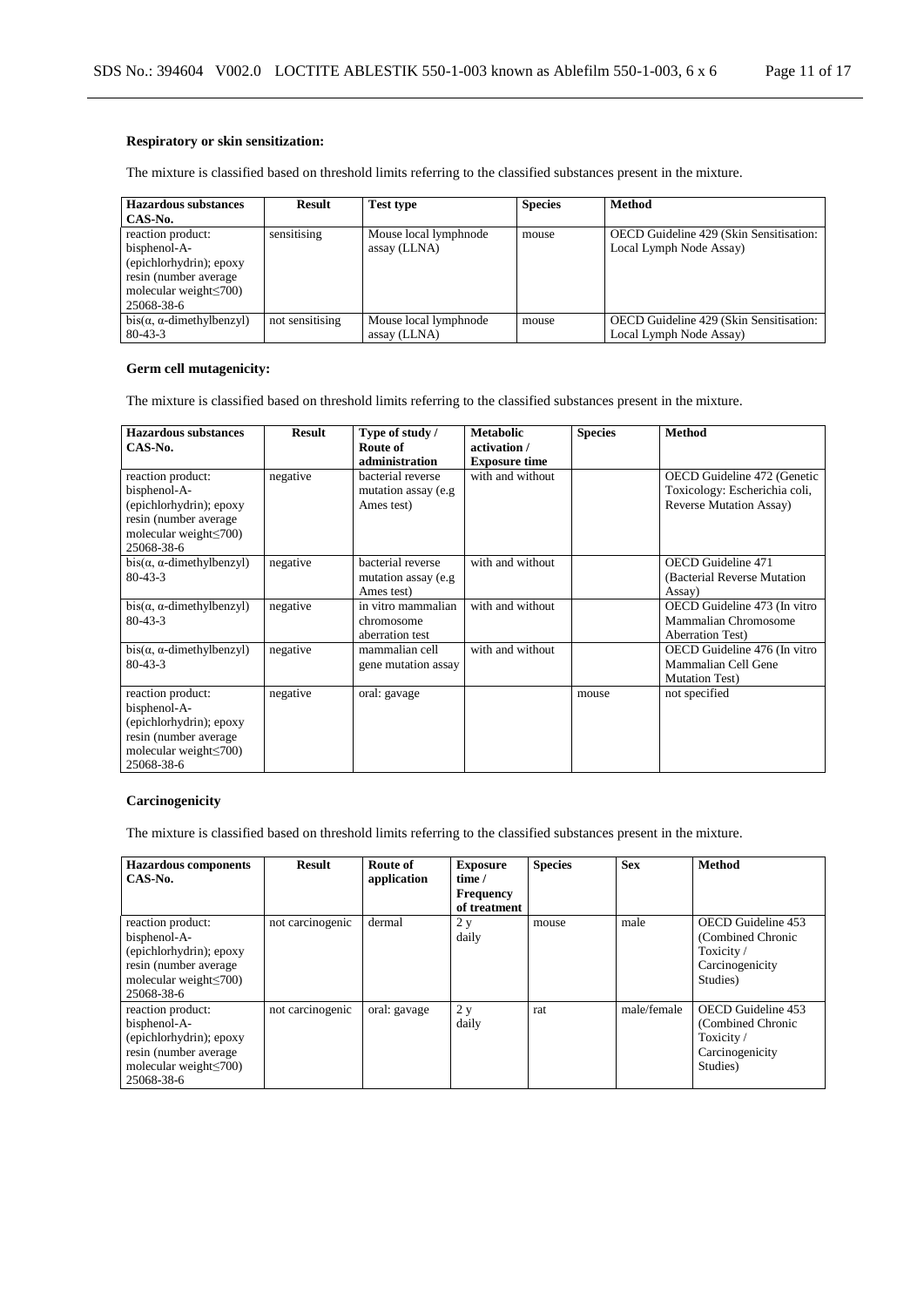# **Reproductive toxicity:**

The mixture is classified based on threshold limits referring to the classified substances present in the mixture.

| <b>Hazardous substances</b>   | <b>Result / Value</b>    | Test type  | Route of     | <b>Species</b> | Method                         |
|-------------------------------|--------------------------|------------|--------------|----------------|--------------------------------|
| CAS-No.                       |                          |            | application  |                |                                |
| reaction product:             | NOAEL $P \ge 50$ mg/kg   | Two        | oral: gavage | rat            | OECD Guideline 416 (Two-       |
| bisphenol-A-                  |                          | generation |              |                | <b>Generation Reproduction</b> |
| (epichlorhydrin); epoxy       | NOAEL $F1 \ge 750$ mg/kg | study      |              |                | Toxicity Study)                |
| resin (number average)        |                          |            |              |                |                                |
| molecular weight $\leq 700$ ) | NOAEL $F2 \ge 750$ mg/kg |            |              |                |                                |
| 25068-38-6                    |                          |            |              |                |                                |

# **STOT-single exposure:**

No data available.

# **STOT-repeated exposure::**

The mixture is classified based on threshold limits referring to the classified substances present in the mixture.

| Hazardous substances<br>CAS-No.                                                                                                       | <b>Result / Value</b>    | Route of<br>application | <b>Exposure time</b> /<br><b>Frequency of</b><br>treatment | <b>Species</b> | <b>Method</b>                                                             |
|---------------------------------------------------------------------------------------------------------------------------------------|--------------------------|-------------------------|------------------------------------------------------------|----------------|---------------------------------------------------------------------------|
| reaction product:<br>bisphenol-A-<br>(epichlorhydrin); epoxy<br>resin (number average)<br>molecular weight $\leq 700$ )<br>25068-38-6 | NOAEL $50 \text{ mg/kg}$ | oral: gavage            | 14 w<br>daily                                              | rat            | OECD Guideline 408<br>(Repeated Dose 90-Day)<br>Oral Toxicity in Rodents) |
| $bis(\alpha, \alpha$ -dimethylbenzyl)<br>$80 - 43 - 3$                                                                                | NOAEL 80 mg/kg           | oral: gavage            | 90 d<br>daily                                              | rat            | OECD Guideline 408<br>(Repeated Dose 90-Day)<br>Oral Toxicity in Rodents) |

### **Aspiration hazard:**

No data available.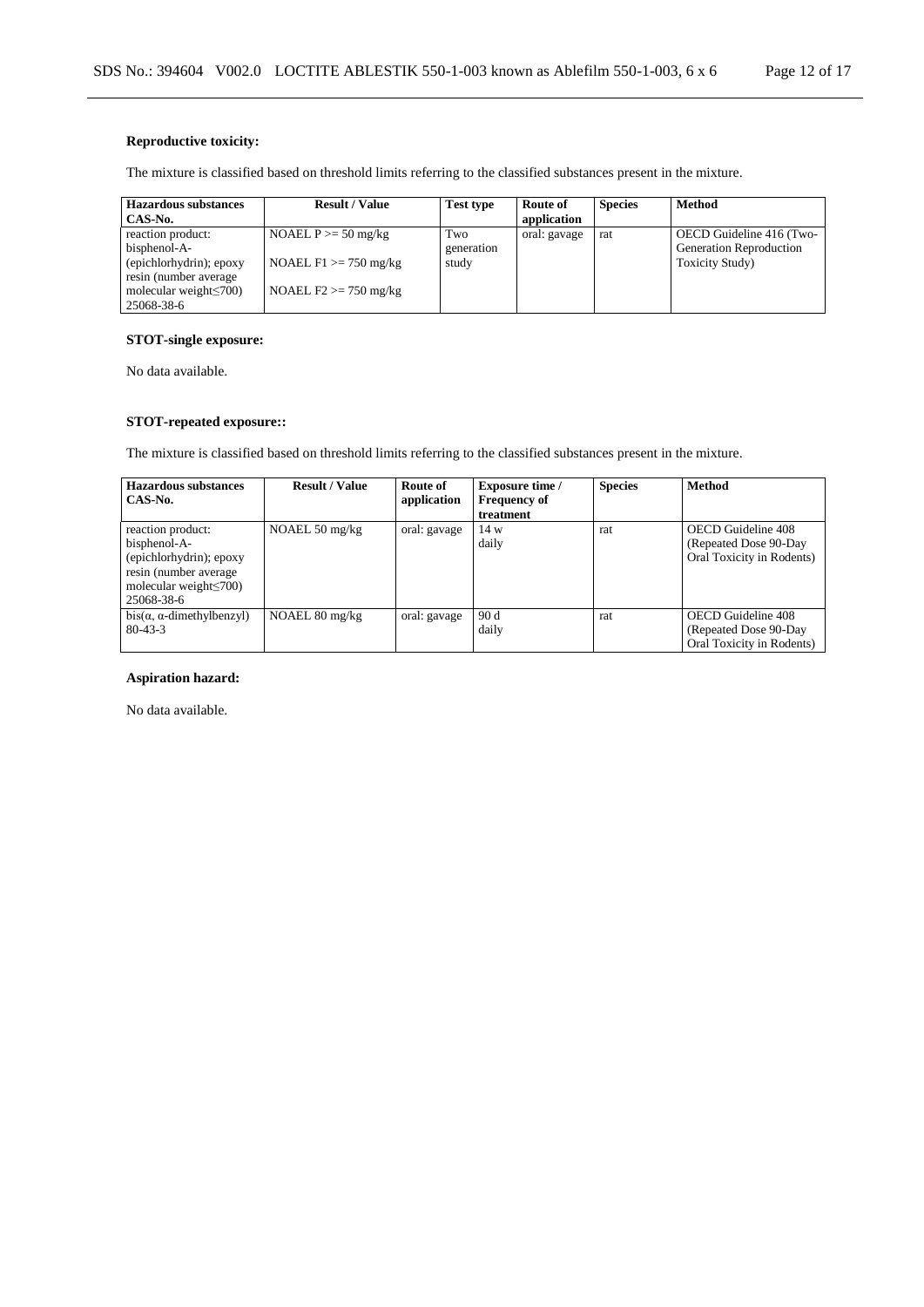# **SECTION 12: Ecological information**

# **General ecological information:**

Do not empty into drains / surface water / ground water.

Self classification: product testing according to Classification, Labelling and Packaging Regulation EC/1272/2008, Annex 1, Part 4.

# **12.1. Toxicity**

#### **Toxicity (Fish):**

The mixture is classified based on calculation method referring to the classified substances present in the mixture.

| <b>Hazardous substances</b>                                                                                                      | <b>Value</b> | <b>Value</b>        | <b>Exposure time Species</b> |                     | Method                                                   |
|----------------------------------------------------------------------------------------------------------------------------------|--------------|---------------------|------------------------------|---------------------|----------------------------------------------------------|
| CAS-No.                                                                                                                          | type         |                     |                              |                     |                                                          |
| reaction product: bisphenol-A-<br>(epichlorhydrin); epoxy resin<br>(number average molecular<br>weight $\leq$ 700)<br>25068-38-6 | LC50         | $1,75 \text{ mg}/1$ | 96 h                         | Oncorhynchus mykiss | OECD Guideline 203 (Fish,<br><b>Acute Toxicity Test)</b> |
| CP Bisphenol A<br>Diglycidylether<br>25036-25-3                                                                                  | LC50         | $3.1 \text{ mg}/1$  | 96 h                         | Pimephales promelas | not specified                                            |
| 1H-Imidazole, 2-ethyl-4-<br>methyl-<br>931-36-2                                                                                  | LC50         | $68.1 \text{ mg}/1$ | 96 h                         | Leuciscus idus      | DIN 38412-15                                             |
| $bis(\alpha, \alpha$ -dimethylbenzyl)<br>$80 - 43 - 3$                                                                           | LC50         | $4.2 \text{ mg}/1$  | 48h                          | Oryzias latipes     | OECD Guideline 203 (Fish,<br><b>Acute Toxicity Test)</b> |

### **Toxicity (Daphnia):**

The mixture is classified based on calculation method referring to the classified substances present in the mixture.

| <b>Hazardous substances</b>                                                                                                      | Value | Value              | <b>Exposure time Species</b> |               | <b>Method</b>                                                            |
|----------------------------------------------------------------------------------------------------------------------------------|-------|--------------------|------------------------------|---------------|--------------------------------------------------------------------------|
| CAS-No.                                                                                                                          | type  |                    |                              |               |                                                                          |
| reaction product: bisphenol-A-<br>(epichlorhydrin); epoxy resin<br>(number average molecular<br>weight $\leq$ 700)<br>25068-38-6 | EC50  | $1.7 \text{ mg}/1$ | 48 h                         | Daphnia magna | OECD Guideline 202<br>(Daphnia sp. Acute)<br>Immobilisation Test)        |
| CP Bisphenol A<br>Diglycidylether<br>25036-25-3                                                                                  | EC50  | $1.8 \text{ mg}/1$ | 48h                          | Daphnia magna | <b>OECD</b> Guideline 202<br>(Daphnia sp. Acute)<br>Immobilisation Test) |
| $bis(\alpha, \alpha$ -dimethylbenzyl)<br>$80 - 43 - 3$                                                                           | EC50  | $> 100$ mg/l       | 48h                          | Daphnia magna | <b>OECD</b> Guideline 202<br>(Daphnia sp. Acute)<br>Immobilisation Test) |

### **Chronic toxicity to aquatic invertebrates**

The mixture is classified based on calculation method referring to the classified substances present in the mixture.

| <b>Hazardous substances</b>           | Value       | Value                | <b>Exposure time Species</b> |               | <b>Method</b>             |
|---------------------------------------|-------------|----------------------|------------------------------|---------------|---------------------------|
| CAS-No.                               | type        |                      |                              |               |                           |
| reaction product: bisphenol-A-        | <b>NOEC</b> | $0.3 \text{ mg/l}$   | 21 d                         | Daphnia magna | OECD 211 (Daphnia)        |
| (epichlorhydrin); epoxy resin         |             |                      |                              |               | magna, Reproduction Test) |
| (number average molecular)            |             |                      |                              |               |                           |
| weight $\leq$ 700)                    |             |                      |                              |               |                           |
| 25068-38-6                            |             |                      |                              |               |                           |
| $bis(\alpha, \alpha$ -dimethylbenzyl) | <b>NOEC</b> | $0,177 \text{ mg}/1$ | 21 d                         | Daphnia magna | OECD 211 (Daphnia)        |
| 80-43-3                               |             |                      |                              |               | magna, Reproduction Test) |

**Toxicity (Algae):**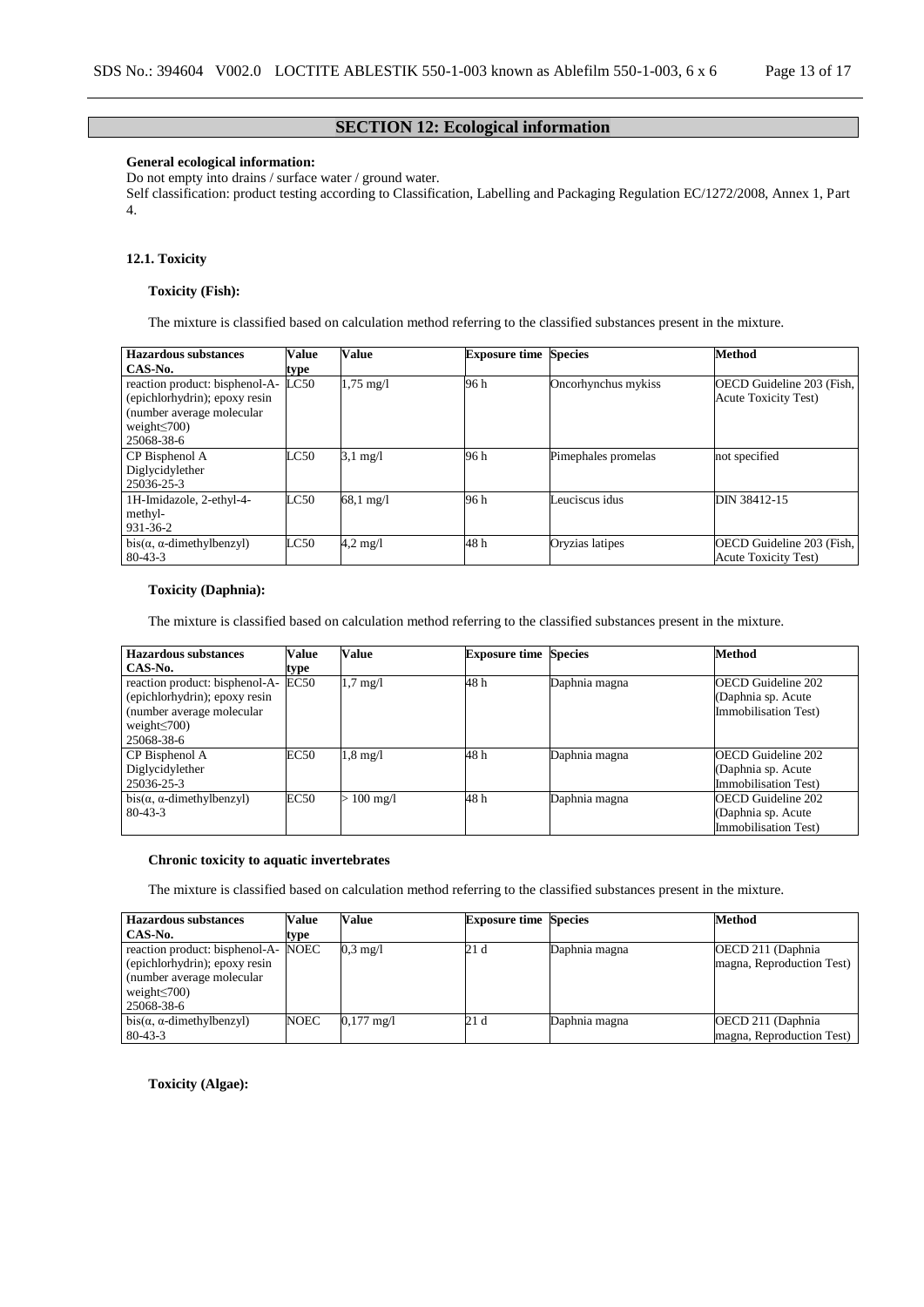The mixture is classified based on calculation method referring to the classified substances present in the mixture.

| <b>Hazardous</b> substances                                                                                                      | Value       | Value              | <b>Exposure time Species</b> |                                 | Method                                               |
|----------------------------------------------------------------------------------------------------------------------------------|-------------|--------------------|------------------------------|---------------------------------|------------------------------------------------------|
| CAS-No.                                                                                                                          | type        |                    |                              |                                 |                                                      |
| reaction product: bisphenol-A-<br>(epichlorhydrin); epoxy resin<br>(number average molecular<br>weight $\leq$ 700)<br>25068-38-6 | EC50        | $>11 \text{ mg/l}$ | 72 h                         | Scenedesmus capricornutum       | OECD Guideline 201 (Alga,<br>Growth Inhibition Test) |
| reaction product: bisphenol-A-<br>(epichlorhydrin); epoxy resin<br>(number average molecular<br>weight $\leq$ 700)<br>25068-38-6 | NOEC        | $4.2 \text{ mg}/1$ | 72 h                         | Scenedesmus capricornutum       | OECD Guideline 201 (Alga,<br>Growth Inhibition Test) |
| CP Bisphenol A<br>Diglycidylether<br>25036-25-3                                                                                  | ErC50       | $11 \text{ mg}/l$  | 72 h                         | Scenedesmus capricornutum       | not specified                                        |
| $bis(\alpha, \alpha$ -dimethylbenzyl)<br>$80 - 43 - 3$                                                                           | <b>EC50</b> | $20 \text{ mg}/l$  | 72 h                         | Pseudokirchneriella subcapitata | OECD Guideline 201 (Alga,<br>Growth Inhibition Test) |
| $bis(\alpha, \alpha$ -dimethylbenzyl)<br>$80 - 43 - 3$                                                                           | NOEC        | $8 \text{ mg}/1$   | 72 h                         | Pseudokirchneriella subcapitata | OECD Guideline 201 (Alga,<br>Growth Inhibition Test) |

# **Toxicity to microorganisms**

The mixture is classified based on calculation method referring to the classified substances present in the mixture.

| <b>Hazardous substances</b>           | Value        | Value                | <b>Exposure time Species</b> |                                                  | <b>Method</b>                       |
|---------------------------------------|--------------|----------------------|------------------------------|--------------------------------------------------|-------------------------------------|
| CAS-No.                               | type         |                      |                              |                                                  |                                     |
| reaction product: bisphenol-A-        | IC50         | $100 \text{ mg}/1$   | 3 h                          | activated sludge, industrial                     | other guideline:                    |
| (epichlorhydrin); epoxy resin         |              |                      |                              |                                                  |                                     |
| (number average molecular             |              |                      |                              |                                                  |                                     |
| weight $\leq$ 700)                    |              |                      |                              |                                                  |                                     |
| 25068-38-6                            |              |                      |                              |                                                  |                                     |
| CP Bisphenol A                        | <b>EC 50</b> | $100 \text{ mg}/1$   |                              |                                                  | <b>OECD</b> Guideline 209           |
| Diglycidylether                       |              |                      |                              |                                                  | (Activated Sludge,                  |
| 25036-25-3                            |              |                      |                              |                                                  | <b>Respiration Inhibition Test)</b> |
| $bis(\alpha, \alpha$ -dimethylbenzyl) | <b>NOEC</b>  | $1.000 \text{ mg/l}$ | $30 \text{ min}$             | activated sludge of a                            | <b>OECD</b> Guideline 209           |
| $80 - 43 - 3$                         |              |                      |                              | predominantly domestic sewage (Activated Sludge, |                                     |
|                                       |              |                      |                              |                                                  | <b>Respiration Inhibition Test)</b> |

# **12.2. Persistence and degradability**

The product is not biodegradable.

| <b>Hazardous substances</b>           | <b>Result</b>              | <b>Test type</b> | <b>Degradability</b> | <b>Exposure</b> | <b>Method</b>                     |
|---------------------------------------|----------------------------|------------------|----------------------|-----------------|-----------------------------------|
| CAS-No.                               |                            |                  |                      | time            |                                   |
| reaction product: bisphenol-A-        | not readily biodegradable. | aerobic          | 5 %                  | 28 d            | OECD Guideline 301 F (Ready       |
| (epichlorhydrin); epoxy resin         |                            |                  |                      |                 | Biodegradability: Manometric      |
| (number average molecular             |                            |                  |                      |                 | <b>Respirometry Test)</b>         |
| weight $\leq$ 700)                    |                            |                  |                      |                 |                                   |
| 25068-38-6                            |                            |                  |                      |                 |                                   |
| CP Bisphenol A                        | not readily biodegradable. | not specified    | 12 %                 | 28 day          | not specified                     |
| Diglycidylether                       |                            |                  |                      |                 |                                   |
| 25036-25-3                            |                            |                  |                      |                 |                                   |
| 1H-Imidazole, 2-ethyl-4-              | readily biodegradable      | aerobic          | 86 %                 | 28 d            | OECD Guideline 301 A (new         |
| methyl-                               |                            |                  |                      |                 | version) (Ready Biodegradability: |
| 931-36-2                              |                            |                  |                      |                 | DOC Die Away Test)                |
| $bis(\alpha, \alpha$ -dimethylbenzyl) | not readily biodegradable. | aerobic          | $20.2 - 43.8$ %      | 28 d            | OECD Guideline 301 F (Ready       |
| $80 - 43 - 3$                         |                            |                  |                      |                 | Biodegradability: Manometric      |
|                                       |                            |                  |                      |                 | <b>Respirometry Test)</b>         |

# **12.3. Bioaccumulative potential**

| <b>Hazardous substances</b><br>CAS-No.                 | <b>Bioconcentratio</b><br>n factor (BCF) | <b>Exposure time</b>   Temperature |                | <b>Species</b>  | <b>Method</b>                                                                                    |
|--------------------------------------------------------|------------------------------------------|------------------------------------|----------------|-----------------|--------------------------------------------------------------------------------------------------|
| $bis(\alpha, \alpha$ -dimethylbenzyl)<br>$80 - 43 - 3$ | 137 - 1.470                              | 56 d                               | $25^{\circ}$ C | Cyprinus carpio | OECD Guideline 305 C<br>(Bioaccumulation: Test for the<br>Degree of Bioconcentration in<br>Fish) |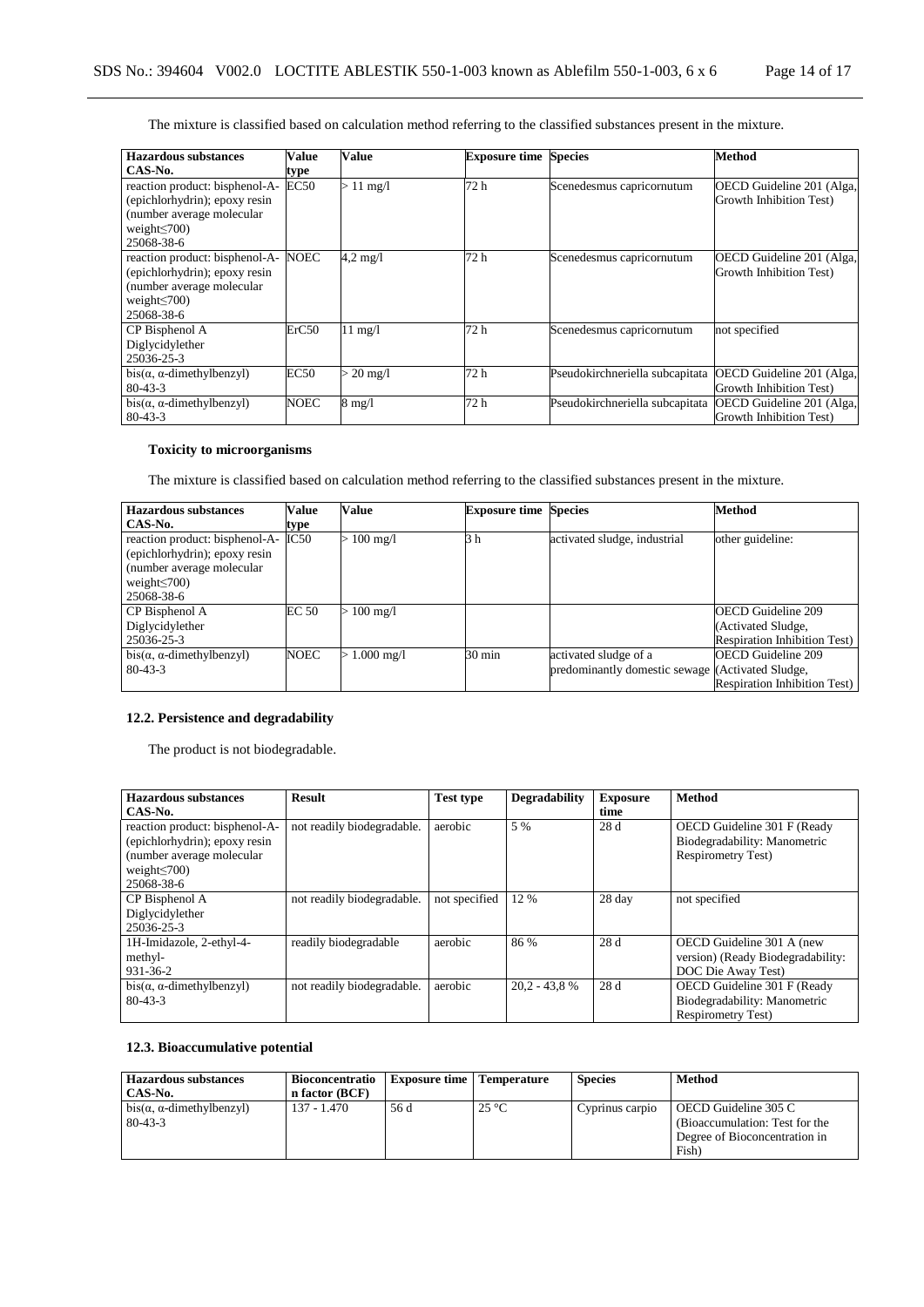### **12.4. Mobility in soil**

Cured adhesives are immobile.

| <b>Hazardous substances</b>           | LogPow  | <b>Temperature</b> | <b>Method</b>                         |
|---------------------------------------|---------|--------------------|---------------------------------------|
| CAS-No.                               |         |                    |                                       |
| reaction product: bisphenol-A-        | 3.242   | $25^{\circ}$ C     | EU Method A.8 (Partition Coefficient) |
| (epichlorhydrin); epoxy resin         |         |                    |                                       |
| (number average molecular)            |         |                    |                                       |
| weight $\leq$ 700)                    |         |                    |                                       |
| 25068-38-6                            |         |                    |                                       |
| CP Bisphenol A                        | $3 - 5$ |                    | not specified                         |
| Diglycidylether                       |         |                    |                                       |
| 25036-25-3                            |         |                    |                                       |
| $bis(\alpha, \alpha$ -dimethylbenzyl) | 5,6     | $25^{\circ}$ C     | EU Method A.8 (Partition Coefficient) |
| $80 - 43 - 3$                         |         |                    |                                       |

## **12.5. Results of PBT and vPvB assessment**

| <b>Hazardous substances</b>                     | PBT/vPvB                                                                             |
|-------------------------------------------------|--------------------------------------------------------------------------------------|
| CAS-No.                                         |                                                                                      |
| reaction product: bisphenol-A-(epichlorhydrin); | Not fulfilling Persistent, Bioaccumulative and Toxic (PBT), very Persistent and very |
| epoxy resin (number average molecular           | Bioaccumulative (vPvB) criteria.                                                     |
| weight $\leq$ 700)                              |                                                                                      |
| 25068-38-6                                      |                                                                                      |
| 1H-Imidazole, 2-ethyl-4-methyl-                 | Not fulfilling Persistent, Bioaccumulative and Toxic (PBT), very Persistent and very |
| 931-36-2                                        | Bioaccumulative (vPvB) criteria.                                                     |
| $bis(\alpha, \alpha$ -dimethylbenzyl)           | Not fulfilling Persistent, Bioaccumulative and Toxic (PBT), very Persistent and very |
| $80 - 43 - 3$                                   | Bioaccumulative (vPvB) criteria.                                                     |

#### **12.6. Other adverse effects**

No data available.

# **SECTION 13: Disposal considerations**

#### **13.1. Waste treatment methods**

Product disposal:

Do not empty into drains / surface water / ground water. Dispose of in accordance with local and national regulations.

#### Disposal of uncleaned packages:

After use, tubes, cartons and bottles containing residual product should be disposed of as chemically contaminated waste in an authorised legal land fill site or incinerated.

Waste code

08 04 09\* waste adhesives and sealants containing organic solvents and other dangerous substances

The valid EWC waste code numbers are source-related. The manufacturer is therefore unable to specify EWC waste codes for the articles or products used in the various sectors. The EWC codes listed are intended as a recommendation for users. We will be happy to advise you.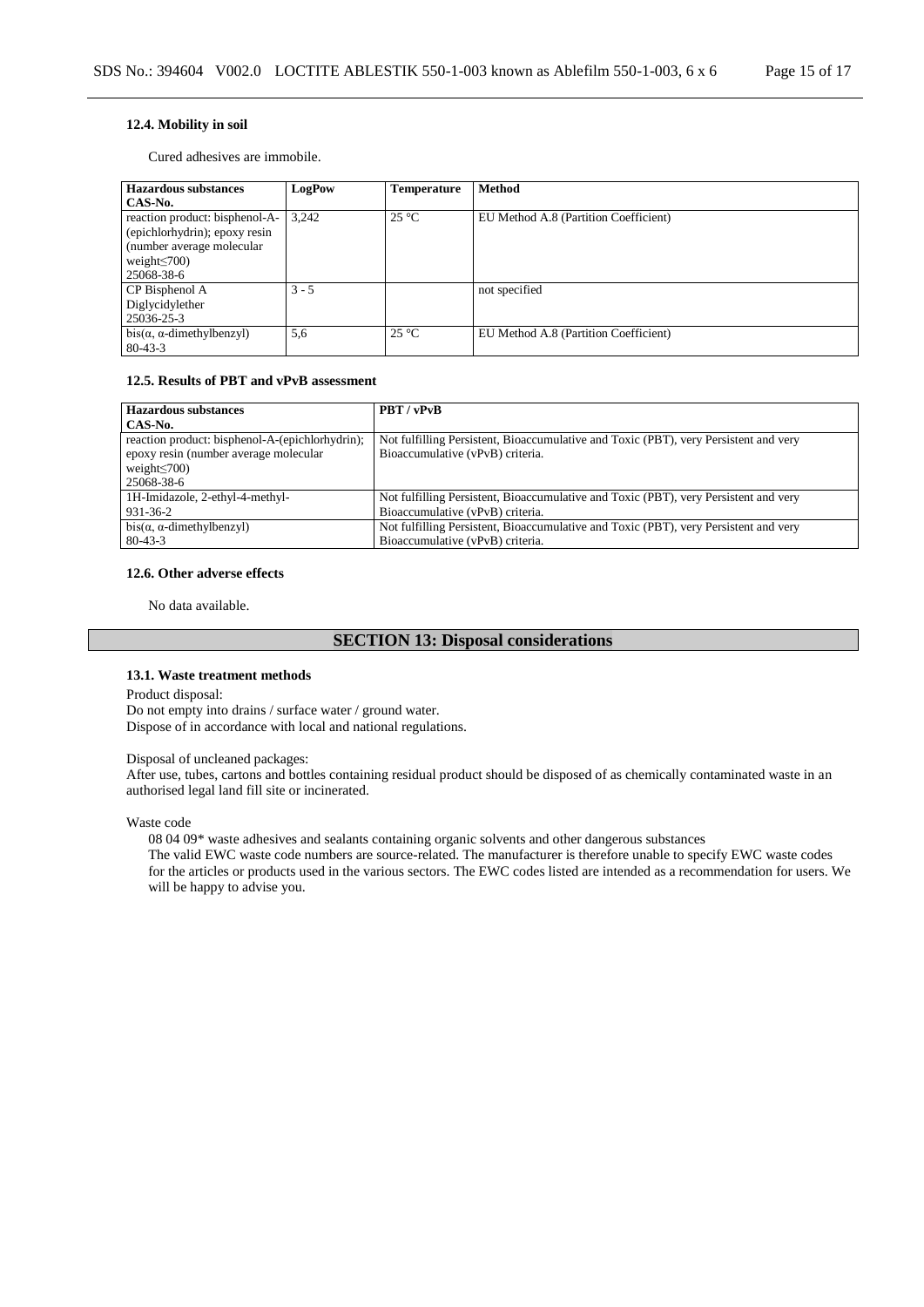|       | <b>SECTION 14: Transport information</b>                                  |
|-------|---------------------------------------------------------------------------|
| 14.1. | <b>UN</b> number                                                          |
|       | Not hazardous according to RID, ADR, ADN, IMDG, IATA-DGR.                 |
| 14.2. | UN proper shipping name                                                   |
|       | Not hazardous according to RID, ADR, ADN, IMDG, IATA-DGR.                 |
| 14.3. | Transport hazard class(es)                                                |
|       | Not hazardous according to RID, ADR, ADN, IMDG, IATA-DGR.                 |
| 14.4. | Packing group                                                             |
|       | Not hazardous according to RID, ADR, ADN, IMDG, IATA-DGR.                 |
| 14.5. | <b>Environmental hazards</b>                                              |
|       | Not hazardous according to RID, ADR, ADN, IMDG, IATA-DGR.                 |
| 14.6. | Special precautions for user                                              |
|       | Not hazardous according to RID, ADR, ADN, IMDG, IATA-DGR.                 |
| 14.7. | <b>Transport in bulk according to Annex II of Marpol and the IBC Code</b> |
|       | not applicable                                                            |

# **SECTION 15: Regulatory information**

### **15.1. Safety, health and environmental regulations/legislation specific for the substance or mixture**

Ozone Depleting Substance (ODS) (Regulation 1005/2009/EC): Not applicable<br>Prior Informed Consent (PIC) (Regulation 649/2012/EC): Not applicable Prior Informed Consent (PIC) (Regulation 649/2012/EC): Not applicable<br>Persistent Organic Pollutants (POPs) (Regulation 2019/1021/EC) : Not applicable Persistent Organic Pollutants (POPs) (Regulation 2019/1021/EC) :

# **EU. REACH, Annex XVII, Marketing and Use Restrictions (Regulation 1907/2006/EC):** Not applicable

VOC content (2010/75/EC)  $< 3 %$ 

### **15.2. Chemical safety assessment**

A chemical safety assessment has not been carried out.